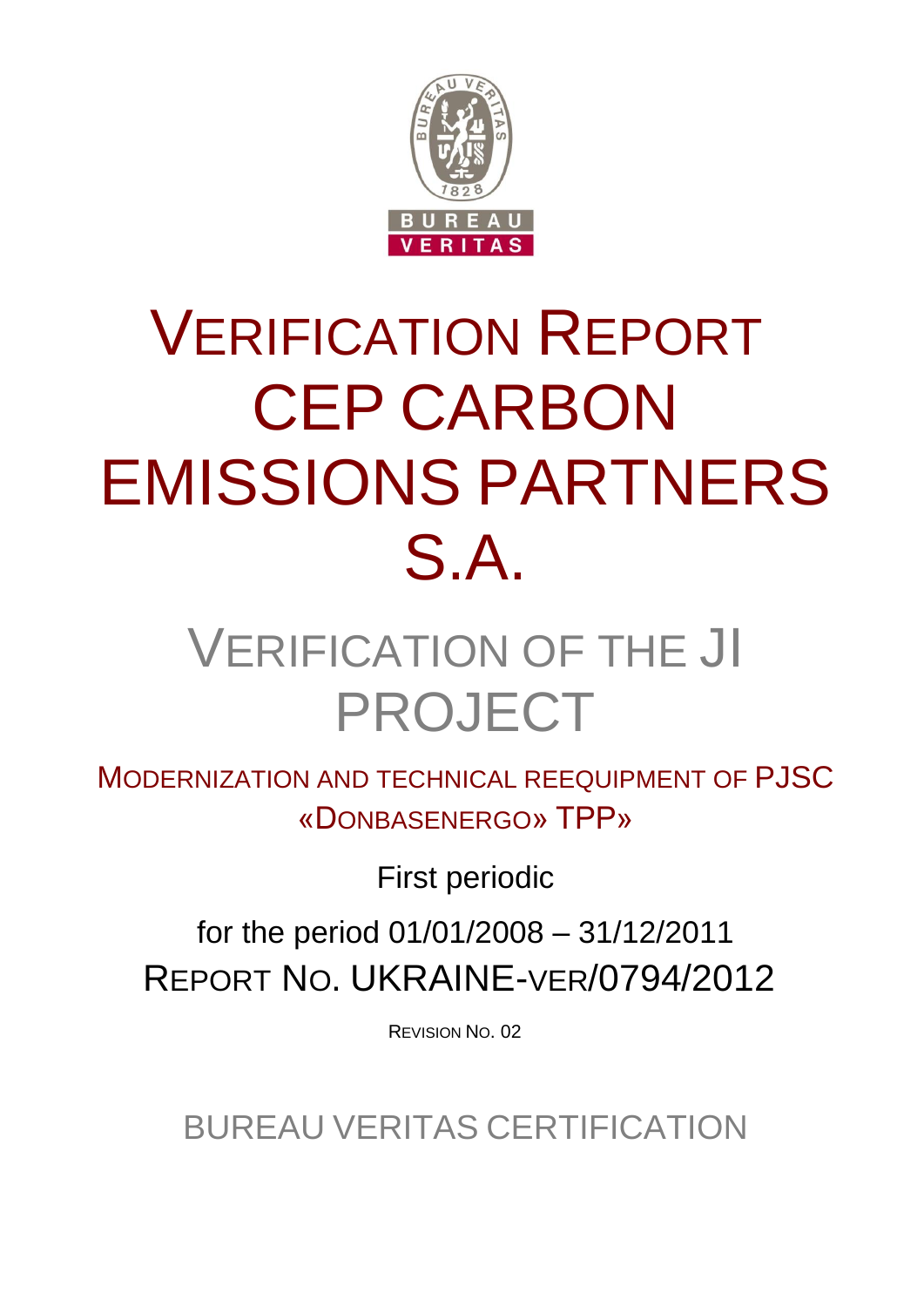

| Date of first issue:<br>15/11/2012                                                                                                                                                                                                                                                                                                                                                                                                                                                                                                                                                                                                                                                                                                                                                                                                                                                                                                                                                                                                                                                                                                                                                                                                                                                                                                                                                                                                                                                                                                                                                                                                                                                                                                                                                                                                                                                                                                                                                                                                                                                                                                                                                                                                                                                                                                                                                          | Organizational unit:               | <b>Bureau Veritas Certification</b>                                                             |  |  |
|---------------------------------------------------------------------------------------------------------------------------------------------------------------------------------------------------------------------------------------------------------------------------------------------------------------------------------------------------------------------------------------------------------------------------------------------------------------------------------------------------------------------------------------------------------------------------------------------------------------------------------------------------------------------------------------------------------------------------------------------------------------------------------------------------------------------------------------------------------------------------------------------------------------------------------------------------------------------------------------------------------------------------------------------------------------------------------------------------------------------------------------------------------------------------------------------------------------------------------------------------------------------------------------------------------------------------------------------------------------------------------------------------------------------------------------------------------------------------------------------------------------------------------------------------------------------------------------------------------------------------------------------------------------------------------------------------------------------------------------------------------------------------------------------------------------------------------------------------------------------------------------------------------------------------------------------------------------------------------------------------------------------------------------------------------------------------------------------------------------------------------------------------------------------------------------------------------------------------------------------------------------------------------------------------------------------------------------------------------------------------------------------|------------------------------------|-------------------------------------------------------------------------------------------------|--|--|
| Client:                                                                                                                                                                                                                                                                                                                                                                                                                                                                                                                                                                                                                                                                                                                                                                                                                                                                                                                                                                                                                                                                                                                                                                                                                                                                                                                                                                                                                                                                                                                                                                                                                                                                                                                                                                                                                                                                                                                                                                                                                                                                                                                                                                                                                                                                                                                                                                                     | <b>Holding SAS</b><br>Client ref.: |                                                                                                 |  |  |
| <b>CEP CARBON EMISSIONS</b><br>PARTNERS S.A.                                                                                                                                                                                                                                                                                                                                                                                                                                                                                                                                                                                                                                                                                                                                                                                                                                                                                                                                                                                                                                                                                                                                                                                                                                                                                                                                                                                                                                                                                                                                                                                                                                                                                                                                                                                                                                                                                                                                                                                                                                                                                                                                                                                                                                                                                                                                                | <b>Fabian Knodel</b>               |                                                                                                 |  |  |
| Summary:                                                                                                                                                                                                                                                                                                                                                                                                                                                                                                                                                                                                                                                                                                                                                                                                                                                                                                                                                                                                                                                                                                                                                                                                                                                                                                                                                                                                                                                                                                                                                                                                                                                                                                                                                                                                                                                                                                                                                                                                                                                                                                                                                                                                                                                                                                                                                                                    |                                    |                                                                                                 |  |  |
| Bureau Veritas Certification has made the first periodic verification for the period from January 1, 2008 to<br>December 31, 2011 of the "Modernization and technical reequipment of PJSC «Donbasenergo» TPP» project<br>of CEP CARBON EMISSIONS PARTNERS S.A., located in the Donetsk region, Ukraine, and applying JI<br>specific approach, on the basis of UNFCCC criteria for the JI, as well as criteria given to provide for consistent<br>project operations, monitoring and reporting. UNFCCC criteria (but for the crediting period) refer to Article 6 of<br>the Kyoto Protocol, the JI rules and modalities and the subsequent decisions by the JI Supervisory Committee,<br>as well as the host country criteria.<br>The verification scope is defined as a periodic independent review and ex post determination by the Accredited<br>Entity of the monitored reductions in GHG emissions during defined verification period, and consisted of the<br>following three phases: i) desk review of the monitoring report against project design and the baseline and<br>monitoring plan; ii) follow-up interviews with project stakeholders; iii) resolution of outstanding issues and the<br>issuance of the final verification report and opinion. The overall verification, from Contract Review to<br>Verification Report & Opinion, was conducted using Bureau Veritas Certification internal procedures.<br>The first output of the verification process is a list of Clarification, Corrective Actions Requests, Forward<br>Actions Requests (CR, CAR and FAR), presented in Appendix A.<br>In summary, Bureau Veritas Certification confirms that the project is implemented as planned and described in<br>approved project design documents. Installed equipment that is essential for generating emission reduction<br>runs reliably and is calibrated appropriately. The monitoring system is in place and the project is generating<br>GHG emission reductions. The GHG emission reduction is calculated without material errors and the ERUs<br>issued totalize 1 886 036 tonnes of CO2 equivalent for the monitoring period from 01/01/2008 to 31/12/2011.<br>Our opinion relates to the project's GHG emissions and resulting GHG emission reductions reported and<br>related to the approved project baseline and monitoring plan, and its associated documents. |                                    |                                                                                                 |  |  |
| Report No.:                                                                                                                                                                                                                                                                                                                                                                                                                                                                                                                                                                                                                                                                                                                                                                                                                                                                                                                                                                                                                                                                                                                                                                                                                                                                                                                                                                                                                                                                                                                                                                                                                                                                                                                                                                                                                                                                                                                                                                                                                                                                                                                                                                                                                                                                                                                                                                                 | Subject Group:                     |                                                                                                 |  |  |
| UKRAINE-ver/0794/2012                                                                                                                                                                                                                                                                                                                                                                                                                                                                                                                                                                                                                                                                                                                                                                                                                                                                                                                                                                                                                                                                                                                                                                                                                                                                                                                                                                                                                                                                                                                                                                                                                                                                                                                                                                                                                                                                                                                                                                                                                                                                                                                                                                                                                                                                                                                                                                       | JI                                 |                                                                                                 |  |  |
| Project title:<br>Modernization and technical reequipment of PJSC<br>«Donbasenergo» TPP»                                                                                                                                                                                                                                                                                                                                                                                                                                                                                                                                                                                                                                                                                                                                                                                                                                                                                                                                                                                                                                                                                                                                                                                                                                                                                                                                                                                                                                                                                                                                                                                                                                                                                                                                                                                                                                                                                                                                                                                                                                                                                                                                                                                                                                                                                                    |                                    |                                                                                                 |  |  |
| Work carried out by:<br>Oleg Skoblyk - Team Leader, Climate Changel Lead<br>Verifier<br>Vladimir Kulish - Team Member, Climate Change<br><b>Lead Verifier</b>                                                                                                                                                                                                                                                                                                                                                                                                                                                                                                                                                                                                                                                                                                                                                                                                                                                                                                                                                                                                                                                                                                                                                                                                                                                                                                                                                                                                                                                                                                                                                                                                                                                                                                                                                                                                                                                                                                                                                                                                                                                                                                                                                                                                                               |                                    |                                                                                                 |  |  |
| Work reviewed by:<br>Ivan Sokolov - Internal Technical Reviewer<br>Vasiliy Kobzar - Technical expert                                                                                                                                                                                                                                                                                                                                                                                                                                                                                                                                                                                                                                                                                                                                                                                                                                                                                                                                                                                                                                                                                                                                                                                                                                                                                                                                                                                                                                                                                                                                                                                                                                                                                                                                                                                                                                                                                                                                                                                                                                                                                                                                                                                                                                                                                        |                                    | No distribution without permission from the<br>Client or responsible organizational unit<br>SAS |  |  |
| Work approved by:<br>Ivan Sokolov - Operational Manager                                                                                                                                                                                                                                                                                                                                                                                                                                                                                                                                                                                                                                                                                                                                                                                                                                                                                                                                                                                                                                                                                                                                                                                                                                                                                                                                                                                                                                                                                                                                                                                                                                                                                                                                                                                                                                                                                                                                                                                                                                                                                                                                                                                                                                                                                                                                     |                                    | Limited distribution                                                                            |  |  |
| Date of this revision:<br>Rev. No.:<br>02<br>19/11/2012                                                                                                                                                                                                                                                                                                                                                                                                                                                                                                                                                                                                                                                                                                                                                                                                                                                                                                                                                                                                                                                                                                                                                                                                                                                                                                                                                                                                                                                                                                                                                                                                                                                                                                                                                                                                                                                                                                                                                                                                                                                                                                                                                                                                                                                                                                                                     | Number of pages<br>25              | Unrestricted distribution                                                                       |  |  |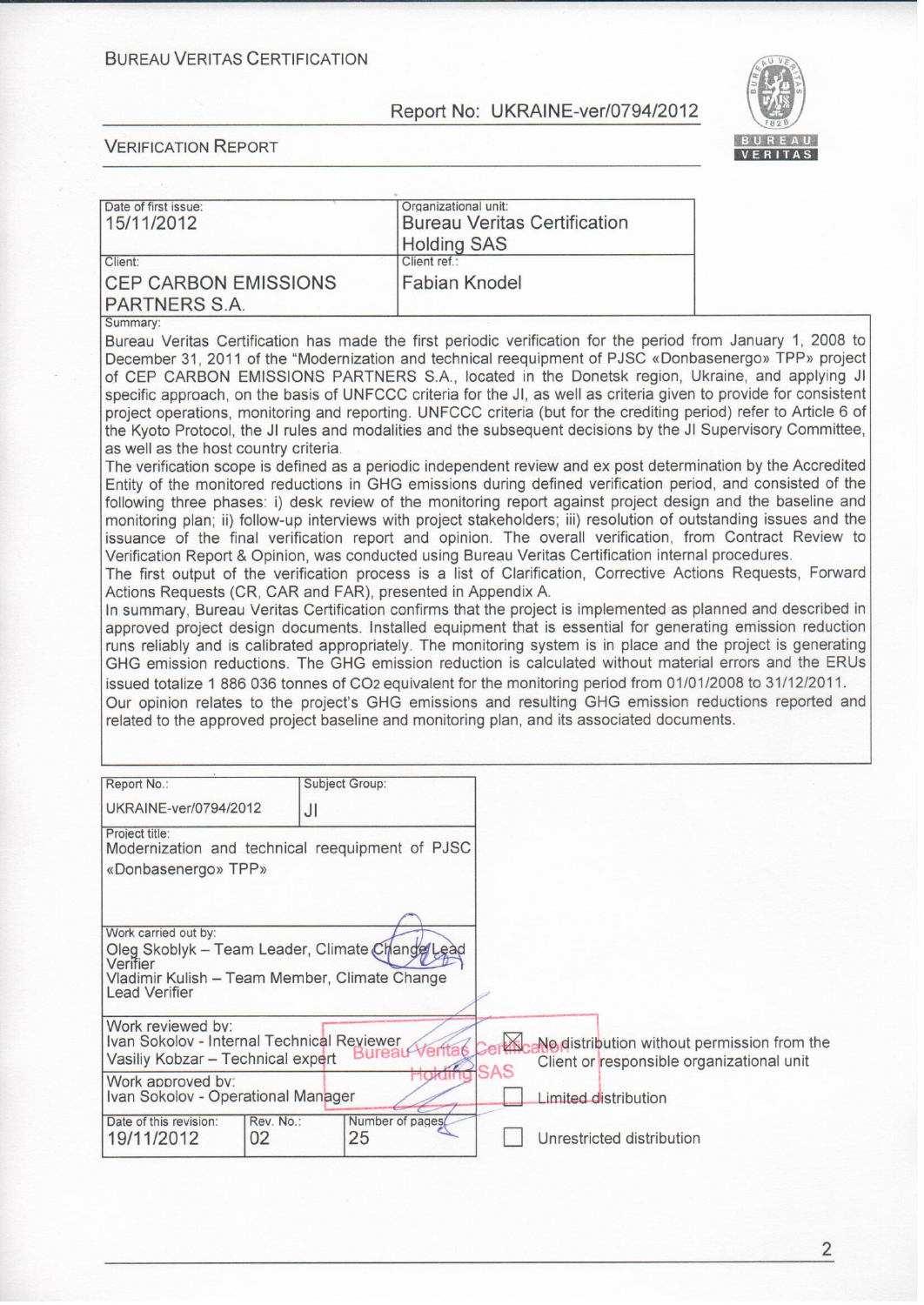

VERIFICATION REPORT

## *Table of Contents Page*

| $\mathbf{1}$<br>1.1 | Objective                                                                    | $\overline{4}$ |
|---------------------|------------------------------------------------------------------------------|----------------|
| 1.2                 | Scope                                                                        | $\overline{4}$ |
| 1.3                 | Verification team                                                            | $\overline{4}$ |
|                     |                                                                              |                |
| 2                   |                                                                              |                |
| 2.1                 | Review of documents                                                          | 5              |
| 2.2                 | Follow-up Interviews                                                         | 6              |
| 2.3                 | Resolution of Clarification, Corrective and Forward Action<br>Requests       | 6              |
| 3                   |                                                                              |                |
| 3.1                 | Remaining issues and FARs from previous verifications                        | 8              |
| 3.2                 | Project approval by Parties involved (90-91)                                 | 8              |
| 3.3                 | Project implementation (92-93)                                               | 8              |
| 3.4                 | Compliance of the monitoring plan with the monitoring<br>methodology (94-98) | 10             |
| 3.5                 | Revision of monitoring plan (99-100)                                         | 11             |
| 3.6                 | Data management (101)                                                        | 11             |
| 3.7                 | Verification regarding programmes of activities (102-110)                    | 12             |
| 4                   |                                                                              |                |
| 5                   |                                                                              |                |
|                     | APPENDIX A: COMPANY PROJECT VERIFICATION PROTOCOL  16                        |                |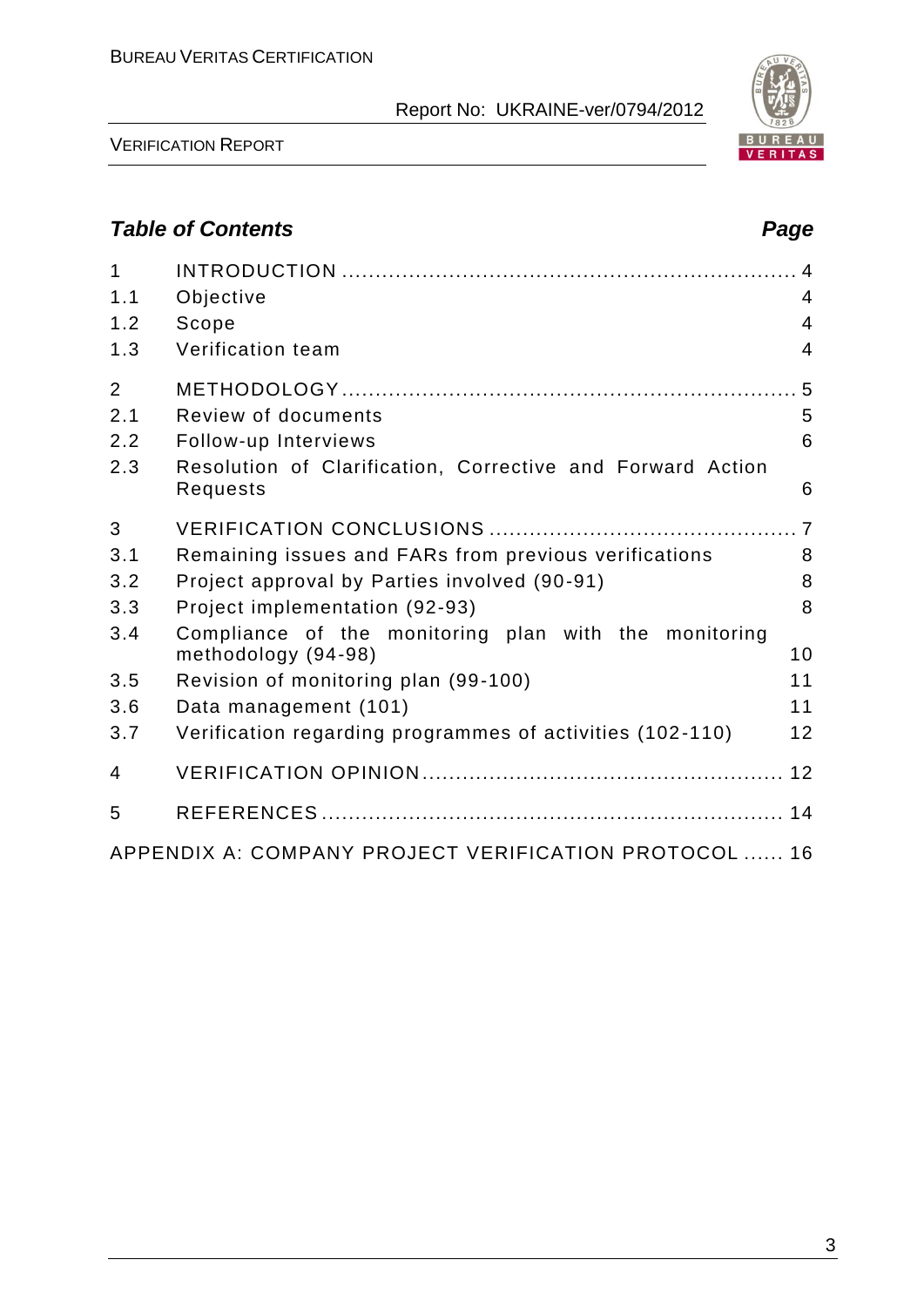

VERIFICATION REPORT

## **1 INTRODUCTION**

CEP CARBON EMISSIONS PARTNERS S.A. has commissioned Bureau Veritas Certification to verify the emissions reductions of its JI project "Modernization and technical reequipment of PJSC «Donbasenergo» TPP» (hereafter called "the project") located in the Donetsk region, Ukraine.

This report summarizes the findings of the verification of the project, performed on the basis of UNFCCC criteria, as well as crite ria given to provide for consistent project operations, monitoring and reporting.

The verification covers the period from January 1, 2008 to December 31, 2011.

## **1.1 Objective**

Verification is the periodic independent review and ex post determination by the Accredited Independent Entity of the monitored reductions in GHG emissions during defined verification period.

The objective of verification can be divided in Initial Verification and Periodic Verification.

UNFCCC criteria refer to Article 6 of the Kyoto Protocol, the JI rules and modalities and the subsequent decisions by the JI Supervisory Committee, as well as the host country criteria.

## **1.2 Scope**

The verification scope is defined as an independent and objective review of the project design document, the project's baseline study, and monitoring plan, and monitoring report and other relevant documents. The information in these documents is reviewed against Kyoto Protocol requirements, UNFCCC rules and associated interpretations.

The verification is not meant to provide any consulting towards the Client. However, stated requests for clarifications, corrective and/or forward actions may provide input for improvement of the project monitoring towards reductions in the GHG emissions.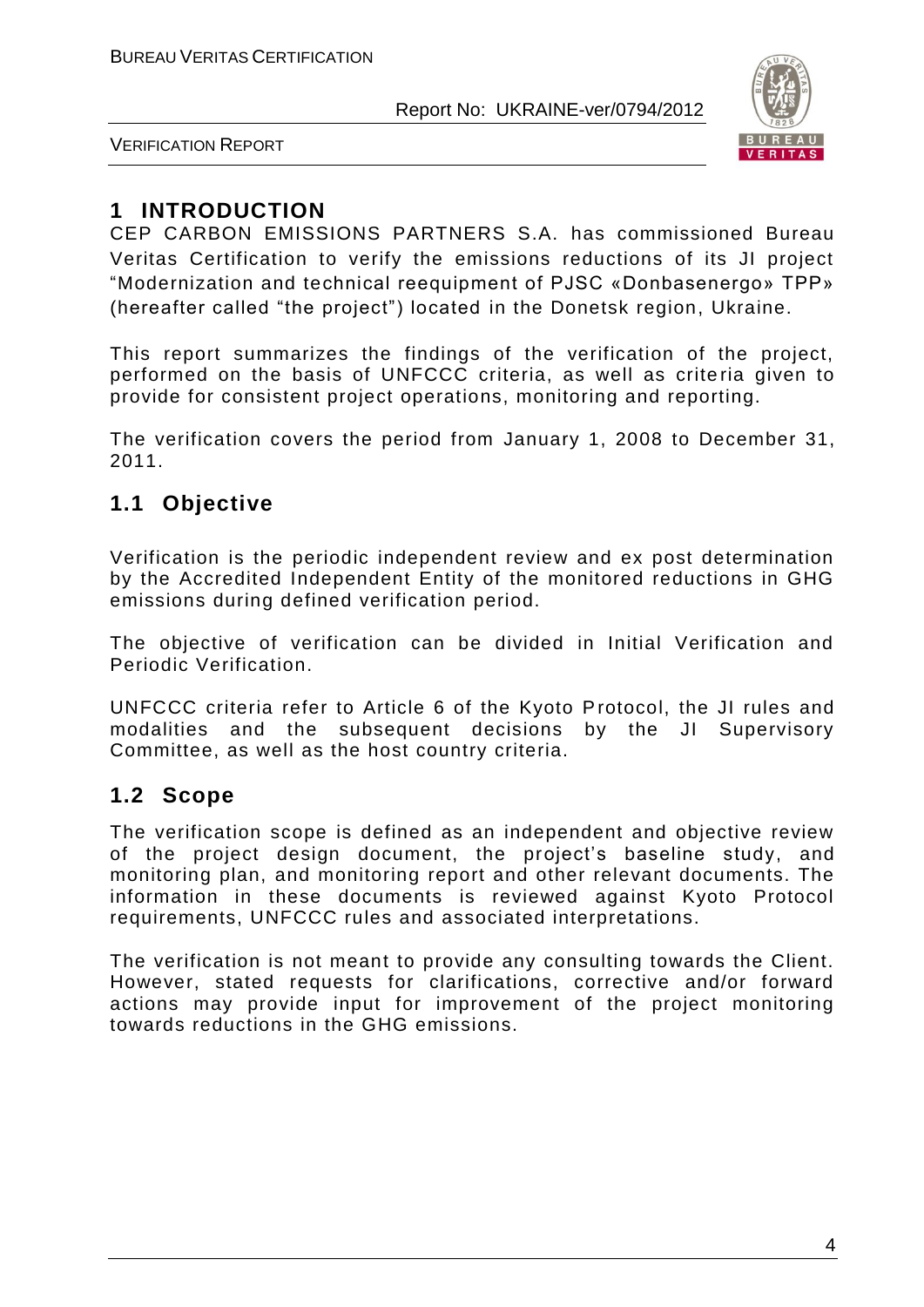

VERIFICATION REPORT

## **1.3 Verification Team**

The determination team consists of the following personnel:

Oleg Skoblyk Bureau Veritas Certification Team Leader, Climate Change Lead Verifier

Vladimir Kulish Bureau Veritas Certification Team Member, Climate Change Lead Verifier

This verification report was reviewed by:

Ivan Sokolov Bureau Veritas Certification, Internal Technical Reviewer

Vasiliy Kobzar Bureau Veritas Certification, Technical expert

## **2 METHODOLOGY**

The overall verification, from Contract Review to Verification Report & Opinion, was conducted using Bureau Veritas Certification internal procedures.

In order to ensure transparency, a verification protocol was customized for the project, according to the version 01 of the Joint Implementation Determination and Verification Manual, issued by the Joint Implementation Supervisory Committee at its 19 meeting on 04/12/2009. The protocol shows, in a transparent manner, criteria (requirements), means of verification and the results from verifying the identified criteria. The verification protocol serves the following purposes:

- It organizes, details and clarifies the requirements a JI project is expected to meet;
- It ensures a transparent verification process where the verifier will document how a particular requirement has been verified and the resu lt of the verification.

The completed verification protocol is enclosed in Appendix A to this report.

## **2.1 Review of Documents**

The Monitoring Report (MR) submitted by CEP CARBON EMISSIONS PARTNERS S.A. and additional background documents related to the project design and baseline, i.e. country Law, Project Design Document (PDD), Approved CDM methodology, Determination Report of the project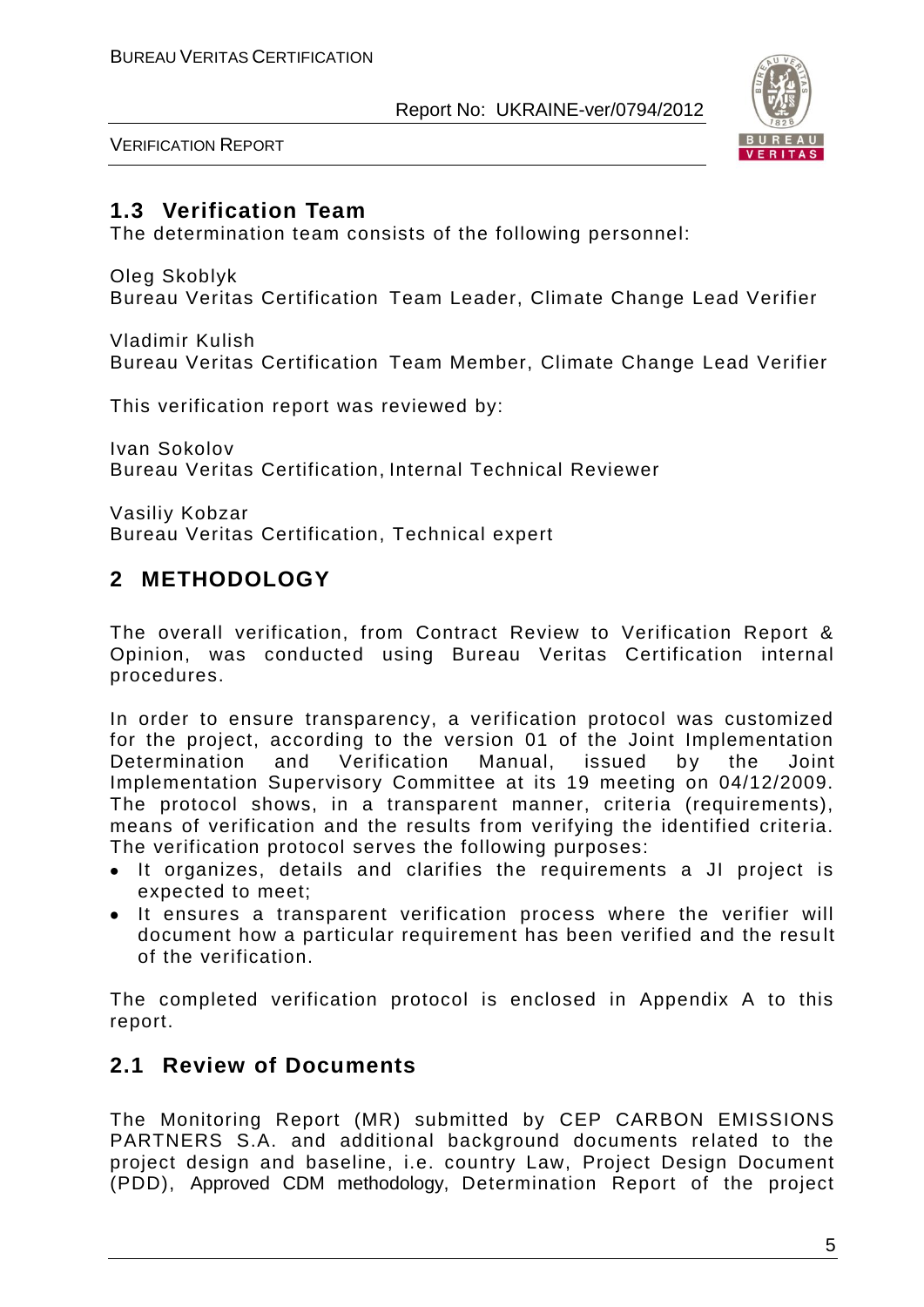

VERIFICATION REPORT

issued by Bureau Veritas Certification Holding SAS No. UKRAINEdet/0723/2012 as of 11/10/2012, Guidance on criteria for baseline setting and monitoring, Host party criteria, the Kyoto Protocol, Clarifications on Verification Requirements to be Checked by an Accredited Independent Entity were reviewed.

The verification findings presented in this report relate to the Monitoring Report for the period from 01/01/2008 to 31/12/2011 version 01 of November 13, 2012 and version 02 of November 16, 2012 and the project as described in the determined PDD.

## **2.2 Follow-up Interviews**

On 16/11/2012 Bureau Veritas Certification verification team conducted a visit to the project site (PJSC «Donbasenergo»») and performed (on-site) interviews with project stakeholders to confirm selected information and to resolve issues identified in the document review. Representatives of CEP CARBON EMISSIONS PARTNERS S.A. and PJSC «Donbasenergo»» were interviewed (see References). The main topics of the interviews are summarized in Table 1.

| Interviewed<br>organization                                       | <b>Interview topics</b>                                                                                                                                                                                                                                                                                                                                                                                                                                   |
|-------------------------------------------------------------------|-----------------------------------------------------------------------------------------------------------------------------------------------------------------------------------------------------------------------------------------------------------------------------------------------------------------------------------------------------------------------------------------------------------------------------------------------------------|
| <b>PJSC</b><br>«Donbasenergo»»                                    | Organizational structure<br>⋗<br>Responsibilities and authorities<br>Roles and responsibilities relating to data collection and processing<br>➤<br>Equipment installation<br>⋗<br>Data logging archiving and reporting<br>⋗<br>Metering equipment control<br>⋗<br>Metering record keeping system, database<br>⋗<br>IT management<br>⋗<br>Personnel training<br>⋗<br>Quality control procedures and technology<br>⋗<br>Internal audit and inspections<br>⋗ |
| Consultant:<br>CARBON<br>CEP<br><b>EMISSIONS</b><br>PARTNERS S.A. | Baseline methodology<br>⋗<br>Monitoring plan<br>⋗<br>Monitoring report<br>⋗<br>Deviations from the PDD<br>⋗                                                                                                                                                                                                                                                                                                                                               |

| Table 1 Interview topics |  |  |  |
|--------------------------|--|--|--|
|--------------------------|--|--|--|

## **2.3 Resolution of Clarification, Corrective and Forward Action Requests**

The objective of this phase of the verification is to raise the requests for corrective actions and clarification and any other outstanding issues that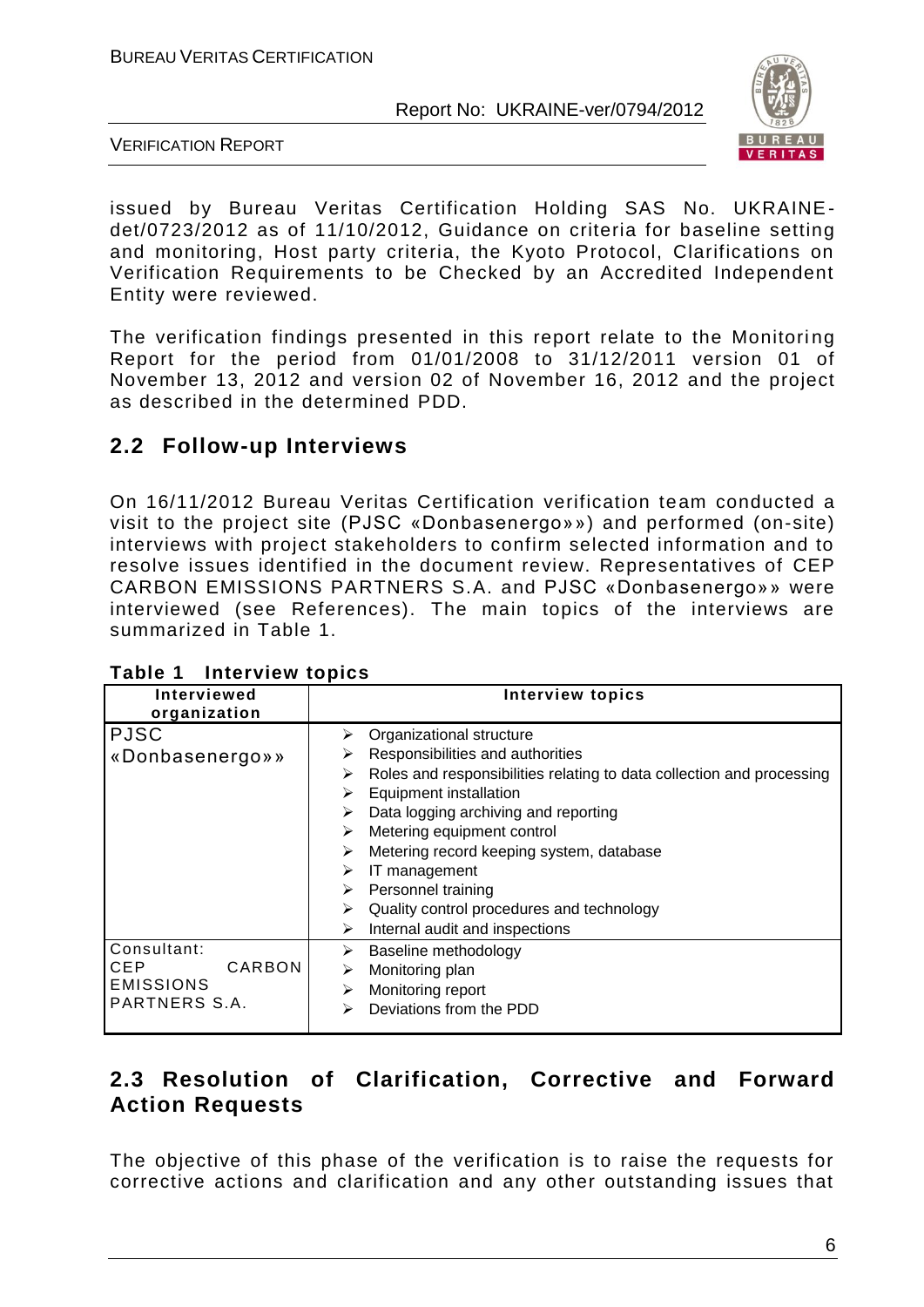

VERIFICATION REPORT

needed to be clarified for Bureau Veritas Certification positive conclusion on the GHG emission reduction calculation.

If the Verification Team, in assessing the monitoring report and supporting documents, identifies issues that need to be corrected, clarified or improved with regard to the monitoring require ments, it should raise these issues and inform the project participants of these issues in the form of:

(a) Corrective action request (CAR), requesting the project participants to correct a mistake that is not in accordance with the monitoring plan;

(b) Clarification request (CL), requesting the project participants to provide additional information for the Verification Team to assess compliance with the monitoring plan

(c) Forward action request (FAR), informing the project participants of an issue, relating to the monitoring that needs to be reviewed during the next verification period.

The Verification Team will make an objective assessment as to whether the actions taken by the project participants, if any, satisfactorily resolve the issues raised, if any, and should conclude its findings of the verification.

To guarantee the transparency of the verification process, the concerns raised are documented in more detail in the verification protocol in Appendix A.

## **3 VERIFICATION CONCLUSIONS**

In the following sections, the conclusions of the verification are stated.

The findings from the desk review of the original monitoring documents and the findings from interviews during the follow up visit are described in the Verification Protocol in Appendix A.

The Clarification, Corrective and Forward Action Requests are stated, where applicable, in the following sections and are further documented in the Verification Protocol in Appendix A. The verification of the Project resulted in 7 Corrective Action Requests and 3 Clarification Requests.

The number between brackets at the end of each section corresponds to the DVM paragraph.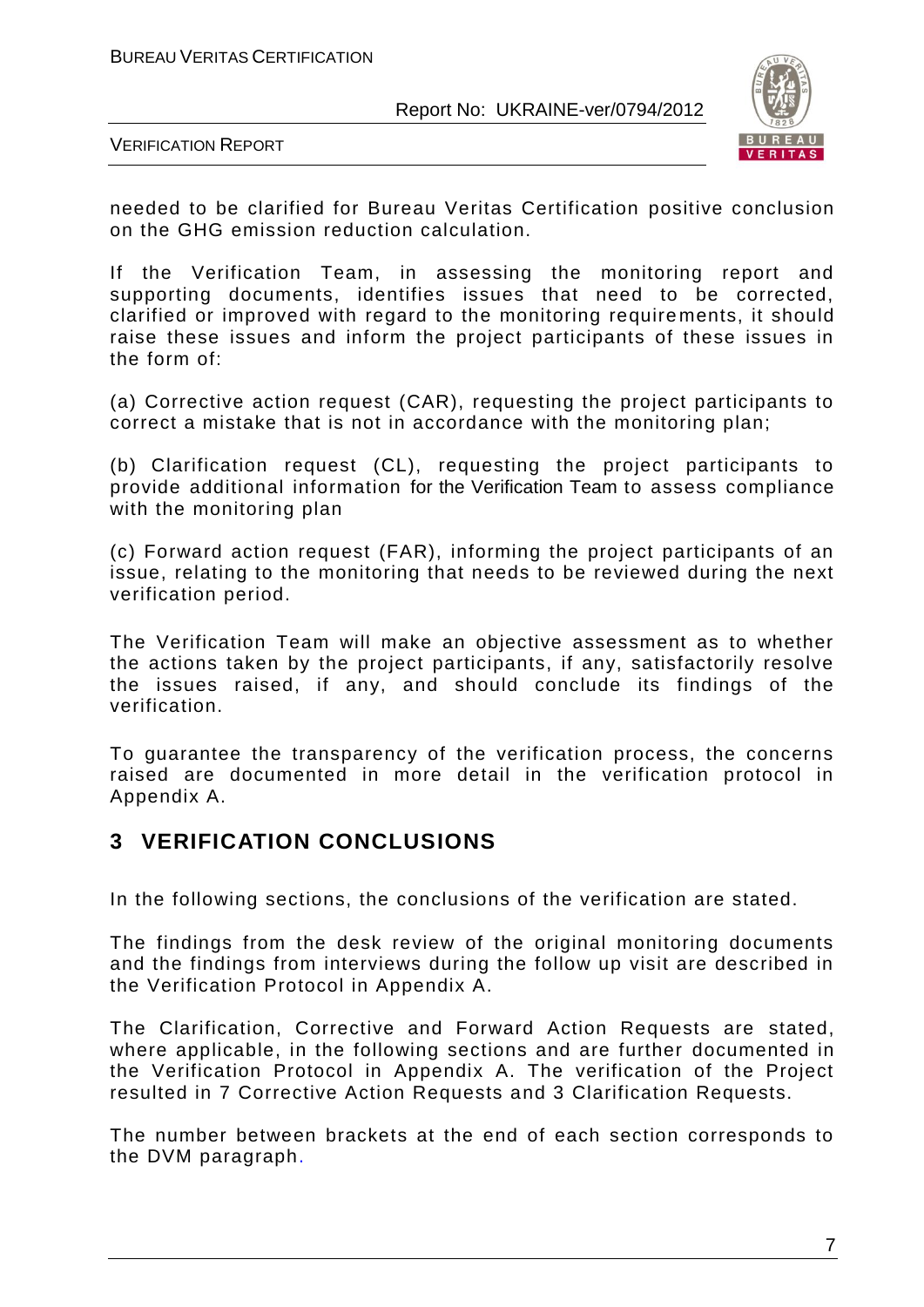

VERIFICATION REPORT

#### **3.1 Remaining issues and FARs from previous verifications**

The purpose of this verification is to verify the issues from previous verifications and determination or issues to be verified in the PDD. The Determination Report prepared by Bureau Veritas Certification has determined the following unsolved issues:

#### **CAR 11:**

The Letters of Approval from parties involved are absent.

#### **Response**

The project obtained written approval from Ukraine (the Host country) on 13/11/2012 (Letter of Approval № 3409/23/7, issued by the State Environmental Investment Agency). The project was also approved by Switzerland, the country – buyer of GHG emission reductions (Letter of Approval № J294-0485, issued by the Federal Office for the Environment (FOEN) dated 24/10/2012).

## **3.2 Project approval by Parties involved (90-91)**

The project was approved by the host Party (Ukraine) - the Letter of Approval No. 3409/23/7 dated 13/11/2012 issued by the State Environmental Investment Agency of Ukraine. The project was also approved by the party – buyer of the emission reduction units (Switzerland) - Letter of Approval No.J294-0485 dated 24/10/2012 issued by the Federal Office for the Environment FOEN of Switzerland.

The abovementioned written approvals are unconditional.

The identified areas of concern as to the project approval by the parties involved, project participants responses and Bureau Veritas Certification's conclusions are described in Appendix A to this report (refer to CAR 01).

## **3.3 Project implementation (92-93)**

The main purpose of the Joint Implementation Project (hereinafter - JIP) entitled "Modernization and technical reequipment of PJSC "Donbasenergo" TPP" is reduction of greenhouse gas emissions by modernization of technological equipment used in the course of electricity generation at TPP.

Prior to the proposed project PJSC "Donbasenergo" implemented only measures aimed at maintaining the main technological equipment in working order. Factors that hindered the modernization work:

1. Limited financing of existing system modernization work.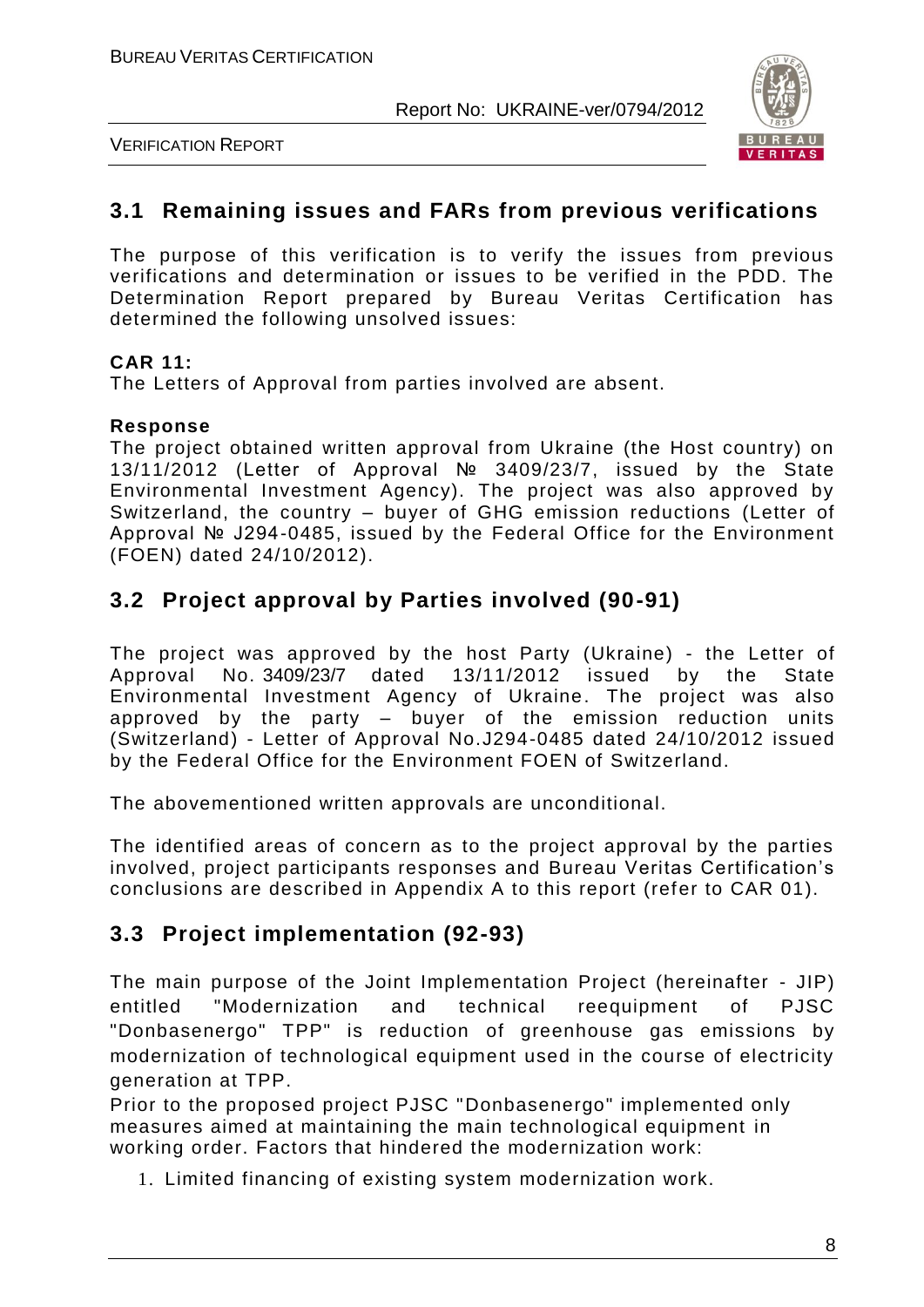

VERIFICATION REPORT

2. Underdeveloped regulatory base, which was unable to regulate the functionality for implementation of energy -efficient measures in the system of heat and electricity generation.

The project provides for the modernization of technological equipment based on the use of more efficient production technologies and equipment. As a result the project implementation will increase fuel consumption efficiency and will reduce greenhouse gas emissions compared to baseline scenario.

28/01/2000 – date when PJSC "Donbasenergo" started implementation of project measures in introducing of modernization of technological equipment and improvement of its efficiency, reliability and safety rates.

This Monitoring Report presents emission reductions achieved during the period of 01/01/2008 – 31/12/2011. Status of the project activity implementation complies with the project plan included in the determined PDD version 02. Detailed information on the status of realization and main stages of implementation of the project activities is presented in Annex 2 of the MR.

The monitoring system is in place.

Monitoring equipment, such as natural gas meters meets industry standards of Ukraine. All monitoring equipment is included in the detailed verification (calibration) plan and tested at intervals prescribed by the manufacturers of such equipment.

The identified areas of concern as to the project implementation, project participants responses and Bureau Veritas Certification's conclusions are described in Appendix A to this report (refer to CAR 02, CAR 03, CL 01).

## **3.4 Compliance of the monitoring plan with the monitoring methodology (94-98)**

The monitoring occurred in accordance with the monitoring plan included in the PDD regarding which the determination has been deemed final and is so listed on the UNFCCC JI website.

For calculating the emission reductions, key factors such as net caloric value of reference fuel, total amount of reference fuel combustion, total amount of supplied electricity, coefficient of the carbon content in fuel "i", carbon oxidation factor in the course of fuel "i" combustion, percentage of fuel "i" from consumption of reference fuel and factors influencing the baseline emissions and the activity level of the project and the emissions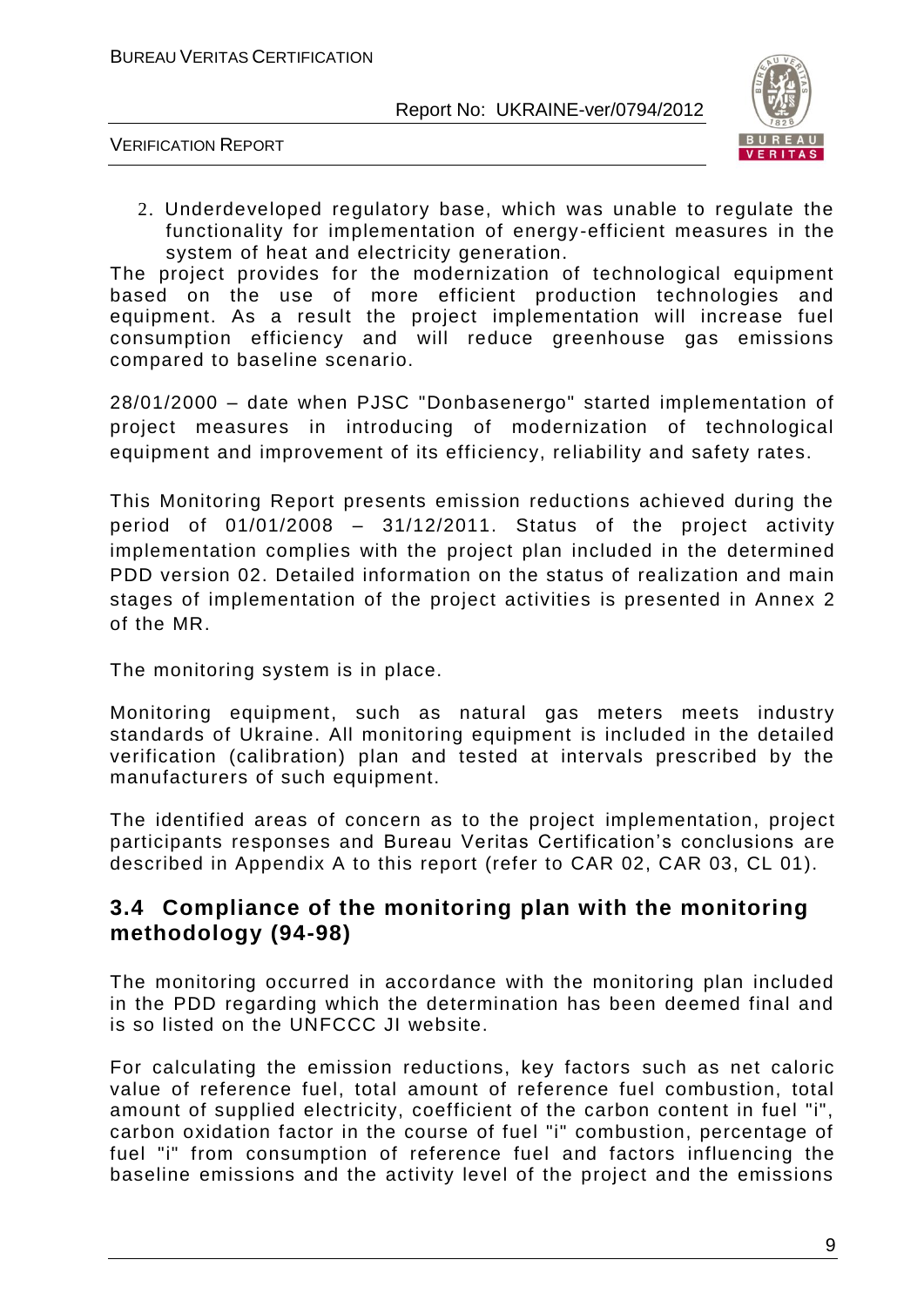

VERIFICATION REPORT

as well as risks associated with the project were taken into account, as appropriate.

Data sources used for calculating emission reductions are clearly identified, reliable and transparent.

Emission factors, including default emission factors, are selected by carefully balancing accuracy and reasonableness, and appropriately justified of the choice.

The calculation of emission reductions is based on conservative assumptions and the most plausible scenarios in a transparent manner.

The monitoring periods per component of the project are clearly specified in the monitoring report and do not overlap with those for which verifications were already deemed final in the past.

The identified areas of concern as to the compliance of the monitoring plan with the monitoring methodology, project participants responses and Bureau Veritas Certification's conclusions are described in Appendix A to this report (refer to CAR 04, CAR 05, CL 02).

## **3.5 Revision of monitoring plan (99-100)**

Not applicable.

## **3.6 Data management (101)**

The data and their sources, provided in monitoring report, are clearly identified, reliable and transparent.

The implementation of data collection procedures is in accordance with the monitoring plan provided in the PDD, including the quality control and quality assurance procedures.

The function of the monitoring equipment, including its calibration status, is in order.

According to the current Law "On metrology and metrological activity", all metering equipment in Ukraine shall meet the specified requirements of relevant standards and is subject to periodic calibration. Intercalibration periods are stated in Annex 2 of the MR.

The project complies with the legislative requirements relating to calibration and verification.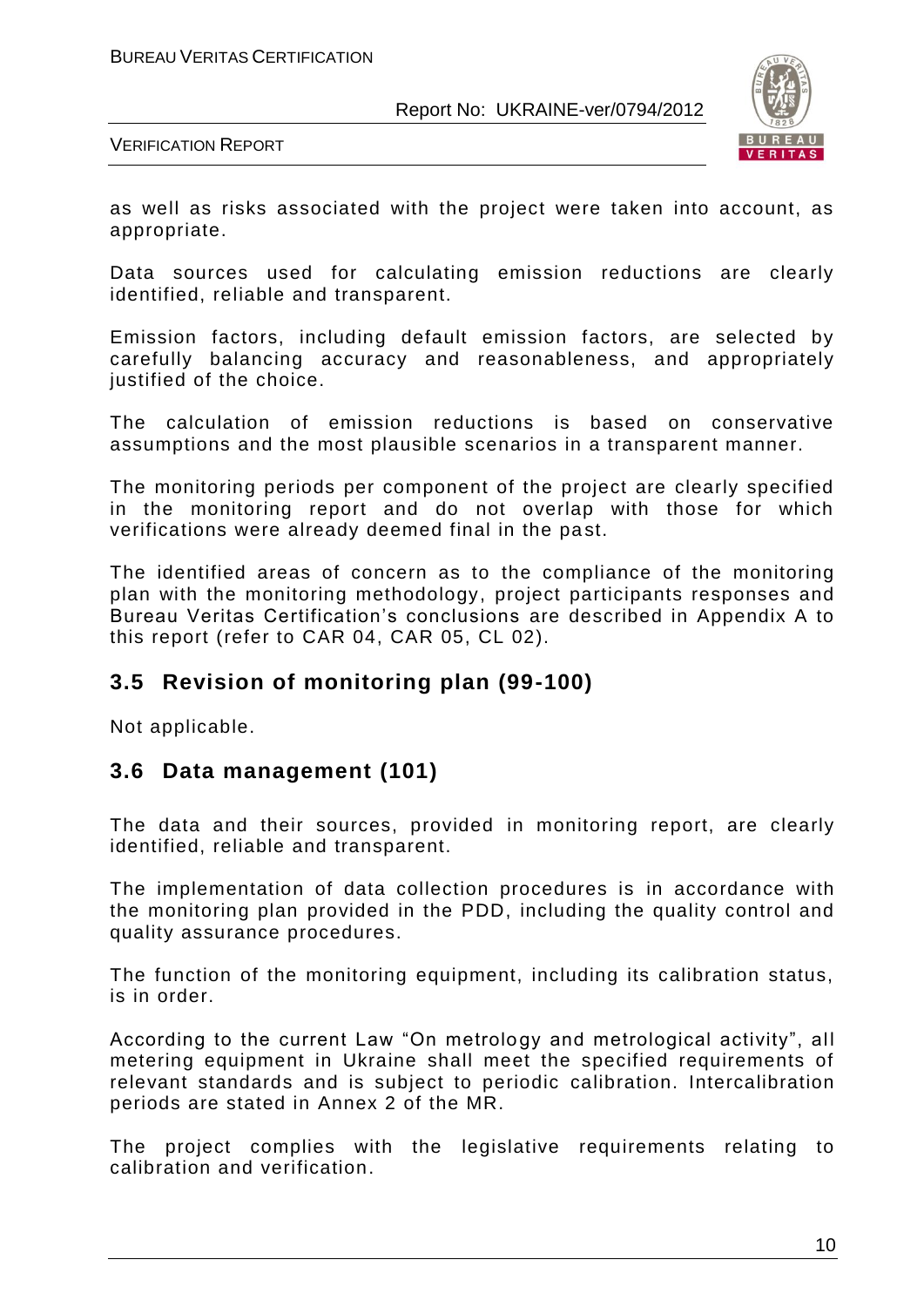

VERIFICATION REPORT

The evidence and records used for the monitoring are maintained in a traceable manner.

Operational structure and management structure, which is used to implement the project is given below:



**Figure 1 The operational and management structure of JIP**

The main source of data necessary for the operator to monitor and calculation GHG emission reductions to the project activity is a form Form №3-tech-TPP. The Ministry of Fuel and Energy of Ukraine "Technical and economic work indicators of equipment"

All necessary data concerning GHG emission reduction monitoring is archived in paper and/or electronic form and kept till the end of the crediting period and for two years after the latest transaction with emission reduction units.

The Monitoring Report version 02 provides sufficient information on duties assigned, responsibility and authorities concerning implementation and undertaking of monitoring procedures, including data management. The verification team confirms the efficiency of the existing management and operational systems and considers them appropriate for reliable project monitoring.

The identified areas of concern as to the data management, project participants responses and Bureau Veritas Certification's conclusions are described in Appendix A to this report (refer to CAR 06, CAR 07, CL 03).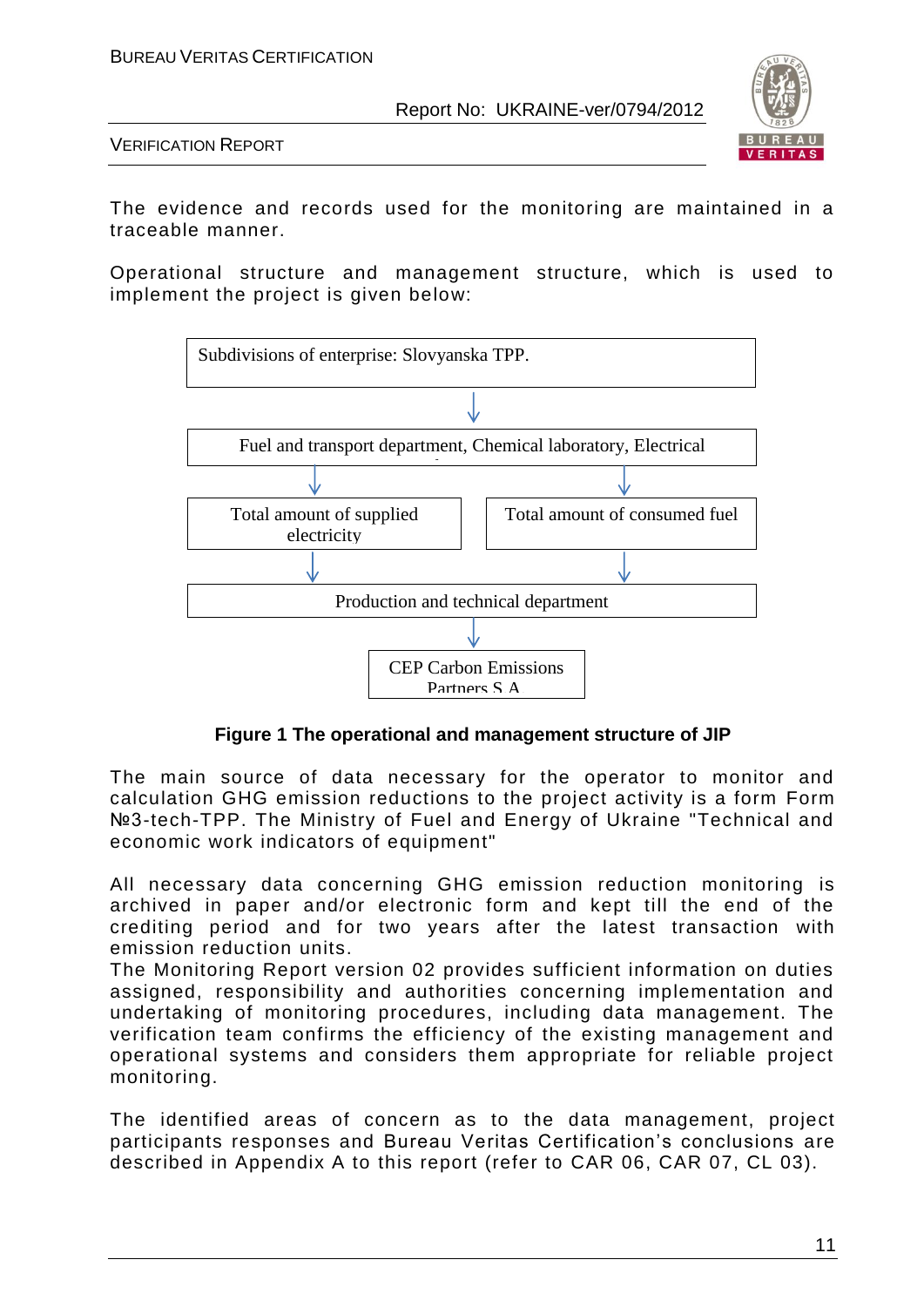



## **3.7 Verification regarding programmes of activities (102- 110)**

Not applicable.

## **4 VERIFICATION OPINION**

Bureau Veritas Certification has performed the first periodic verification for the period from January 1, 2008 to December 31, 2011 of the "Modernization and technical reequipment of PJSC «Donbasenergo» TPP» project in Ukraine, which applies JI specific approach. The verification was performed on the basis of UNFCCC criteria and host country criteria and also on the criteria given to provide for consistent project operations, monitoring and reporting.

The verification consisted of the following three phases: i) desk review of the monitoring report against the project design and the baseline and monitoring plan; ii) follow-up interviews with project stakeholders; iii) resolution of outstanding issues and the issuance of the final verification report and opinion.

PJSC «Donbasenergo»» management is responsible for the preparation of data which serve as the basis for estimation of GHG emission reductions. CEP CARBON EMISSIONS PARTNERS S.A. provides PJSC «Donbasenergo»» with consultative support in the issues relating to organization of data collection and is responsible for developing the monitoring report based on the Project Monitoring Plan included in the final PDD version 02.

Bureau Veritas Certification verified the Project Monitoring Report ver sion 02 for the reporting period from 01/01/2008 to 31/12/2011 as indicated below. Bureau Veritas Certification confirms that the project is implemented as per approved PDD version. Installed equipment being essential for generating emission reduction runs reliably and is calibrated appropriately. The monitoring system is in place and the project is generating GHG emission reductions.

Emission reductions achieved by the project for the period from 01/01/2008 to 31/12/2011 do not differ from the amount predicted for the same period in the determined PDD. This is explained by the fact that at the time of the PDD development all data were available for accurate calculation of GHG emission reductions of the project.

Bureau Veritas Certification can confirm that the GHG emission reduction is calculated without material misstatements. Our opinion relates to the project's GHG emissions and resulting GHG emissions reductions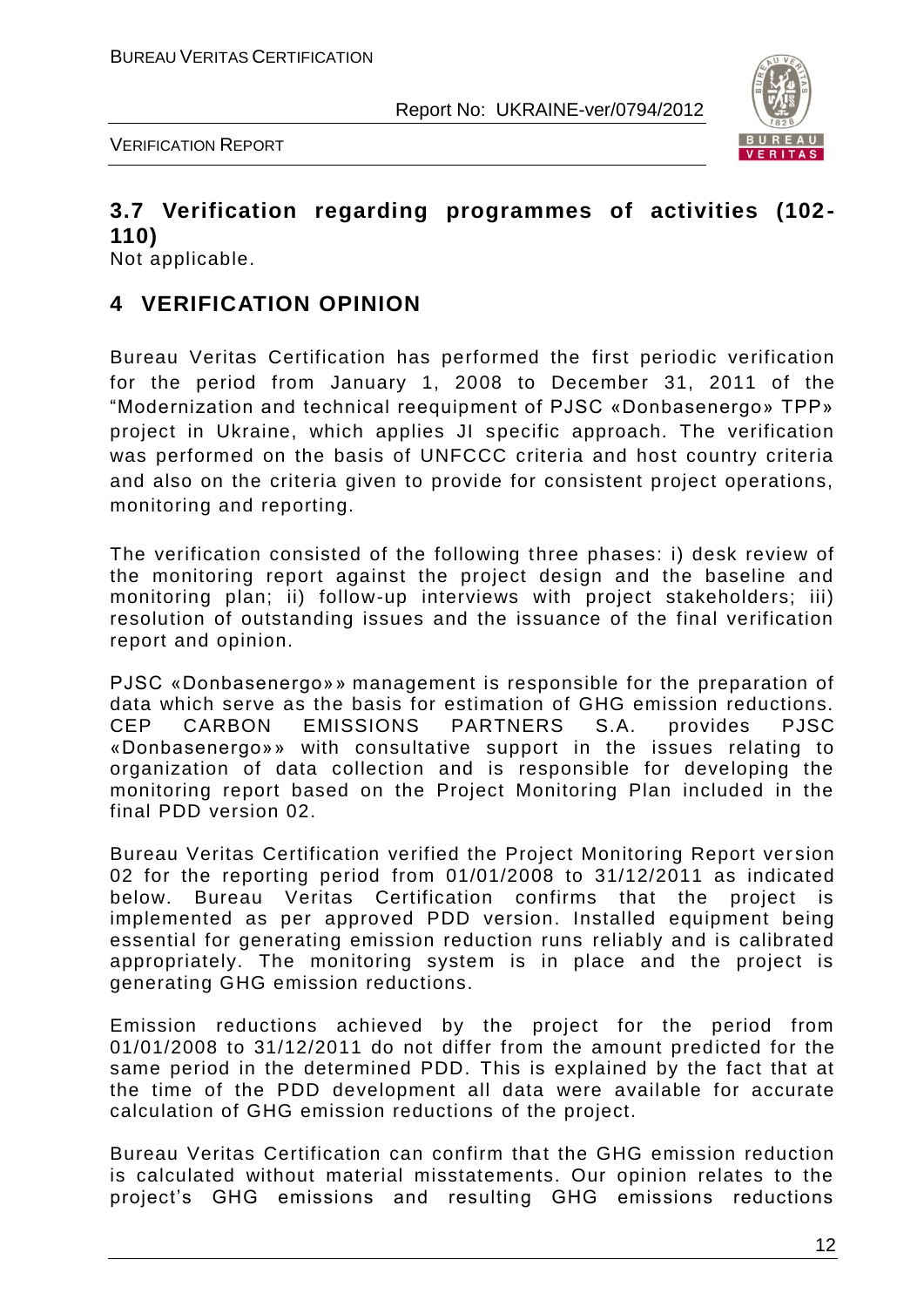

VERIFICATION REPORT

reported and related to the approved project baseline and monitoring, and its associated documents. Based on the information we have seen and evaluated, we confirm the following statement:

Reporting period: From 01/01/2008 to 31/12/2011

| In the period from 01/01/2008 to 31/12/2008<br><b>Baseline emissions</b><br>Project emissions<br><b>Emission Reductions</b> | :2 826 245 tonnes of CO2 equivalent.<br>:2 503 089 tonnes of CO2 equivalent.<br>: 323156 |  | tonnes of CO2 equivalent. |  |
|-----------------------------------------------------------------------------------------------------------------------------|------------------------------------------------------------------------------------------|--|---------------------------|--|
| In the period from 01/01/2009 to 31/12/2009<br><b>Baseline emissions</b><br>Project emissions<br><b>Emission Reductions</b> | :3 480 946 tonnes of CO2 equivalent.<br>:3 019 937 tonnes of CO2 equivalent.<br>:461 009 |  | tonnes of CO2 equivalent. |  |
| In the period from 01/01/2010 to 31/12/2010<br><b>Baseline emissions</b><br>Project emissions<br><b>Emission Reductions</b> | :3 410 035 tonnes of CO2 equivalent.<br>:2 969 582 tonnes of CO2 equivalent.<br>:440 453 |  | tonnes of CO2 equivalent. |  |
| In the period from 01/01/2011 to 31/12/2011<br><b>Baseline emissions</b><br>Project emissions<br><b>Emission Reductions</b> | :4 084 600 tonnes of CO2 equivalent.<br>:3 423 182 tonnes of CO2 equivalent.<br>:661 418 |  | tonnes of CO2 equivalent. |  |
| Total in the period from 01/01/2008 to 31/12/2011                                                                           |                                                                                          |  |                           |  |
| <b>Baseline emissions</b><br>Project emissions                                                                              | :13 801 826 tonnes of CO2 equivalent.<br>:11 915 790 tonnes of CO2 equivalent.           |  |                           |  |

Emission Reductions : 1886 036 tonnes of CO2 equivalent.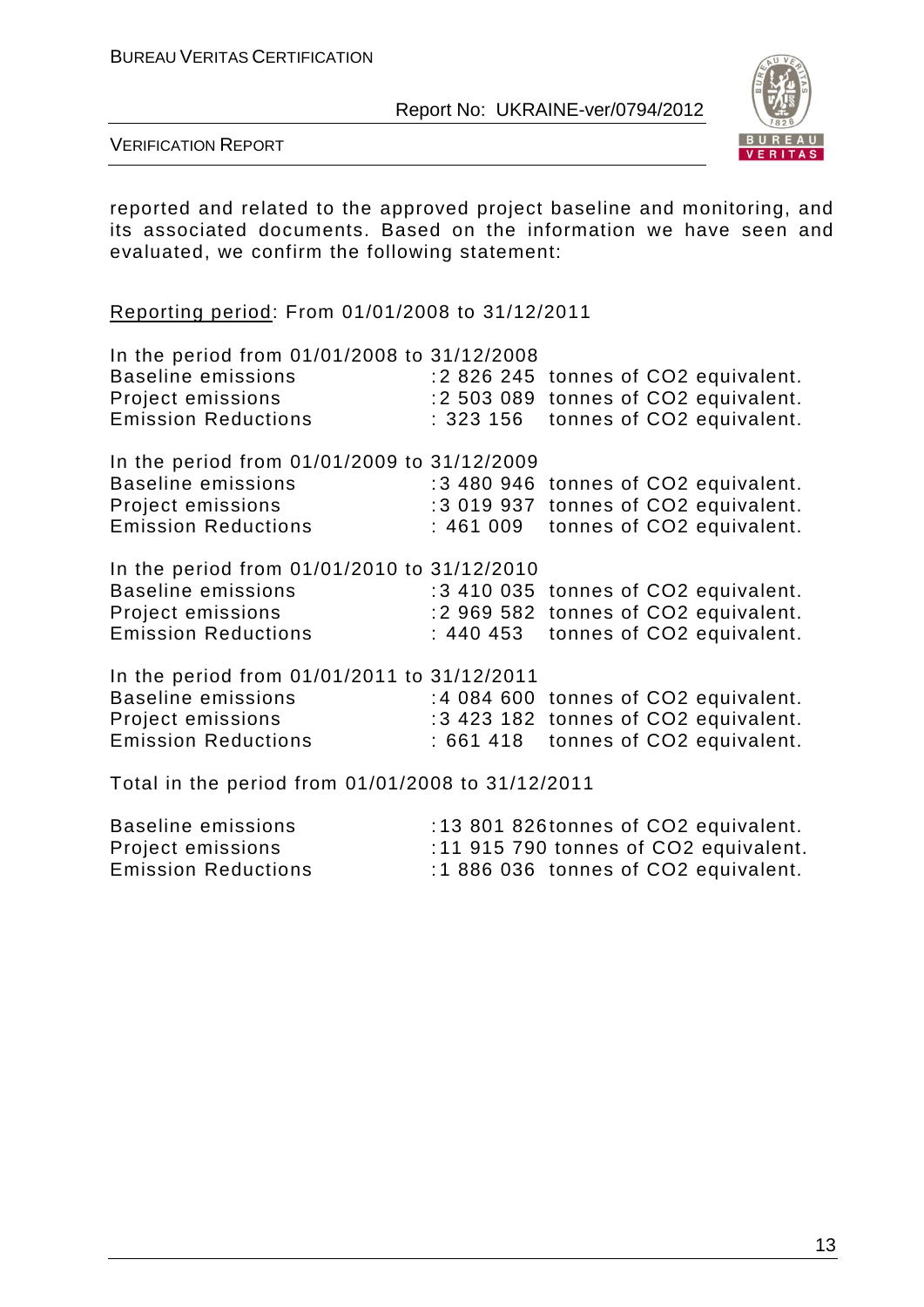

VERIFICATION REPORT

## **5 REFERENCES**

#### **Category 1 Documents:**

Documents provided by the project participants that relate directly to the GHG components of the project.

| /1/            | Monitoring Report of the JI project "Modernization and technical<br>reequipment of PJSC «Donbasenergo» TPP» for the period from<br>01/01/2008 to 31/12/2011 version 01 dated 13/11/2012                                                                                                                                                                                                  |
|----------------|------------------------------------------------------------------------------------------------------------------------------------------------------------------------------------------------------------------------------------------------------------------------------------------------------------------------------------------------------------------------------------------|
| $\frac{12}{1}$ | Monitoring Report of the JI project "Modernization and technical<br>reequipment of PJSC «Donbasenergo» TPP» for the period from<br>01/01/2008 to 31/12/2011 version 02 dated 16/11/2012                                                                                                                                                                                                  |
| /3/            | Annex 1. Calculation of GHG emission reductions under the project<br>"Modernization and technical reequipment<br>of the control of the control of the control of the control of the control of the control of the control of th<br>Separate control of the control of the control of the control of the control of the control of the control of t<br><b>PJSC</b><br>«Donbasenergo» TPP» |
| $\frac{14}{1}$ | Annex 2. Implementation of project activities under the project<br>"Modernization and technical reequipment<br>of l<br><b>PJSC</b><br>«Donbasenergo» TPP»                                                                                                                                                                                                                                |
| /5/            | Annex 3. List of measuring equipment under<br>project<br>the<br>"Modernization and technical reequipment<br><b>PJSC</b><br>of<br>«Donbasenergo» TPP»                                                                                                                                                                                                                                     |
| /6/            | Project Design Document of the project "Modernization and<br>technical reequipment of PJSC «Donbasenergo» TPP», version 02<br>dated 21/09/2012                                                                                                                                                                                                                                           |
| 7              | Determination Report of the project "Modernization and technical<br>reequipment of PJSC «Donbasenergo» TPP» No. UKRAINE-<br>det/0723/2012 as of 11/10/2012 issued by<br>Bureau Veritas<br>Certification                                                                                                                                                                                  |
| /8/            | Approval of the Joint Implementation<br>project<br>Letter<br>of<br>and technical reequipment<br>of PJSC<br>"Modernization<br>«Donbasenergo» TPP» # 3409/23/7 of 13/11/2012 issued by State<br>Environmental Investment Agency of Ukraine                                                                                                                                                 |
| /9/            | Letter of Approval of the JI project "Modernization and technical<br>reequipment of PJSC «Donbasenergo» TPP» # J294-0485 issued<br>by the Federal Office for the Environment of Switzerland dated<br>24/10/2012                                                                                                                                                                          |

#### **Category 2 Documents:**

Background documents related to the design and/or methodologies employed in the design or other reference documents.

| $\frac{1}{11}$   Form 2 TP (air) TPP 2008 |
|-------------------------------------------|
| $^{+}$ /2/   Form 2 TP (air) TPP 2009     |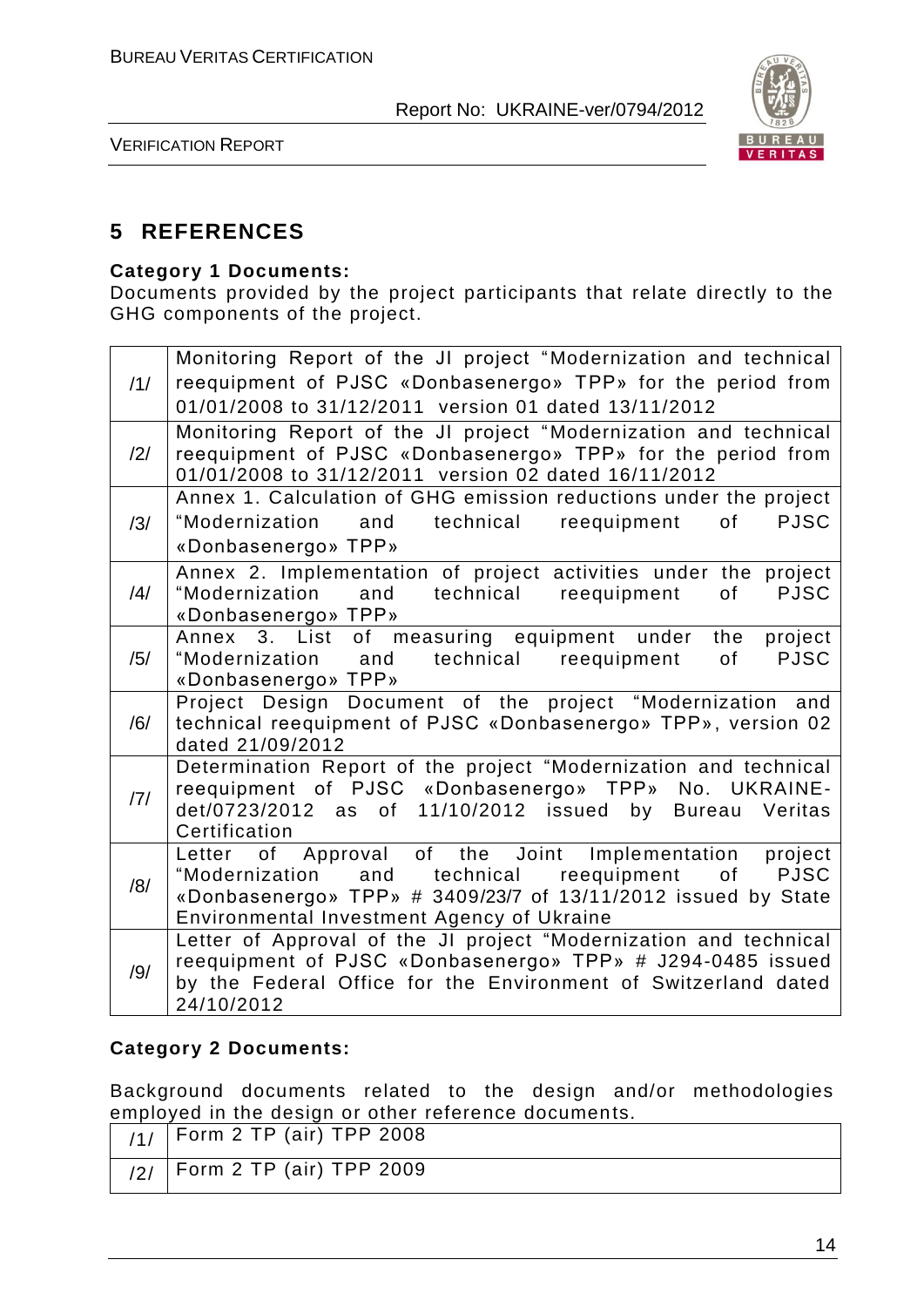

#### VERIFICATION REPORT

| /3/  | Form 2 TP (air) TPP 2010                    |
|------|---------------------------------------------|
| /4/  | Form 2 TP (air) TPP 2011                    |
| /5/  | Form 2 TP (water) TPP 2008                  |
| /6/  | Form 2 TP (water) TPP 2009                  |
| /7/  | Form 2 TP (water) TPP 2010                  |
| /8/  | Form 2 TP (water) TPP 2011                  |
| /9/  | Acceptance of construction works dated 2010 |
| /10/ | Acceptance of construction works dated 2009 |
| /11/ | Photo of measuring equipment                |
| /12/ | Photo of modernized equipment               |

#### **Persons interviewed:**

List of persons interviewed during the verification or persons that contributed with other information that are not included in the documents listed above.

|     | <b>Name</b>     | Organization        | <b>Position</b>                                                                |
|-----|-----------------|---------------------|--------------------------------------------------------------------------------|
| /1/ | Unhuryan O.M.   | PJSC «Donbasenergo» | Director of the structural unit<br>of PJSC "Donbasenergo" "<br>Slovyanska TPP" |
| /2/ | Penkov V.V.     | PJSC «Donbasenergo» | <b>Chief Engineer - Deputy</b><br><b>Director</b>                              |
| /3/ | Zelensky S.A.   | PJSC «Donbasenergo» | Head of production<br>department                                               |
| /4/ | Bondarenko R.U. | PJSC «Donbasenergo» | Chief of fuel and transport<br>department                                      |
| /5/ | Sharpan O.M.    | PJSC «Donbasenergo» | Chief of Electrical department                                                 |
| /6/ | Palamarchuk     | LLC "CEP"           | <b>CEP CARBON EMISSIONS</b>                                                    |
|     | D.O.            |                     | <b>PARTNERS S.A. Consultant</b>                                                |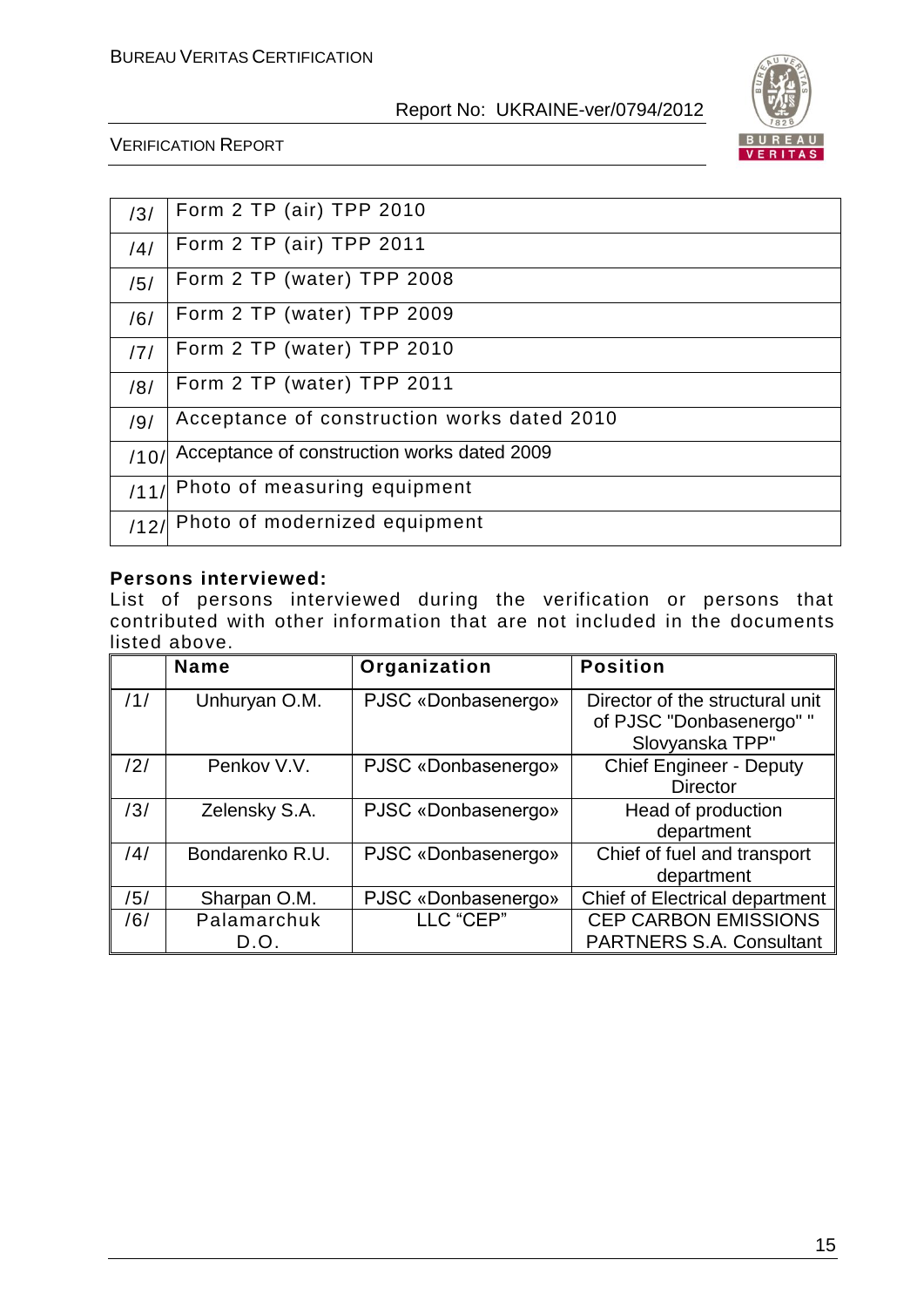

#### VERIFICATION REPORT

## APPENDIX A: PROJECT VERIFICATION PROTOCOL

#### **BUREAU VERITAS CERTIFICATION HOLDING SAS**

#### **VERIFICATION PROTOCOL**

#### **Table 1. Check list for verification, according to the JOINT IMPLEMENTATION DETERMINATION AND VERIFICATION MANUAL (Version 01)**

| <b>DVM</b><br><b>Paragraph</b>               | <b>Check Item</b>                                                                                                                                                                                                                                                                    | Initial finding                                                                                                                                                                                                                                                                                                                                                                                                                                                                          | <b>Draft</b><br><b>Conclusion</b>              | <b>Final</b><br><b>Conclusion</b> |
|----------------------------------------------|--------------------------------------------------------------------------------------------------------------------------------------------------------------------------------------------------------------------------------------------------------------------------------------|------------------------------------------------------------------------------------------------------------------------------------------------------------------------------------------------------------------------------------------------------------------------------------------------------------------------------------------------------------------------------------------------------------------------------------------------------------------------------------------|------------------------------------------------|-----------------------------------|
| <b>Project approvals by Parties involved</b> |                                                                                                                                                                                                                                                                                      |                                                                                                                                                                                                                                                                                                                                                                                                                                                                                          |                                                |                                   |
| 90                                           | Has the DFPs of at least one Party<br>involved, other than the host Party,<br>issued a written project approval when<br>submitting the first verification report to<br>secretariat for publication in<br>the<br>accordance with paragraph 38 of the JI<br>guidelines, at the latest? | The project has been approved by both the Host<br>party (Ukraine) and the other Party involved<br>(Switzerland). The Letters of Approval were issued by<br>NFPs of the Parties involved. Two Letters of Approval<br>were available at the beginning of the first verification<br>of the project.<br><b>CAR 01.</b> The date when The Letters of Approval was<br>issued by the Host party (Ukraine) that is stated in<br>Section A.2 is incorrect. Please, make necessary<br>corrections. | <b>CAR 01</b>                                  | <b>OK</b>                         |
| 91                                           | Are all the written project approvals by<br>Parties involved unconditional?                                                                                                                                                                                                          | Yes, all the written project approvals by Parties<br>involved are unconditional.                                                                                                                                                                                                                                                                                                                                                                                                         | <b>OK</b>                                      | OK                                |
| <b>Project implementation</b>                |                                                                                                                                                                                                                                                                                      |                                                                                                                                                                                                                                                                                                                                                                                                                                                                                          |                                                |                                   |
| 92                                           | Has the project been implemented in<br>accordance with the PDD regarding<br>determination has been<br>which the                                                                                                                                                                      | in<br>Yes, the project has been implemented<br>accordance with the PDD, which is listed on the<br>UNFCCC JI website.                                                                                                                                                                                                                                                                                                                                                                     | <b>CAR 02</b><br><b>CAR 03</b><br><b>CL 01</b> | <b>OK</b><br><b>OK</b><br>OK      |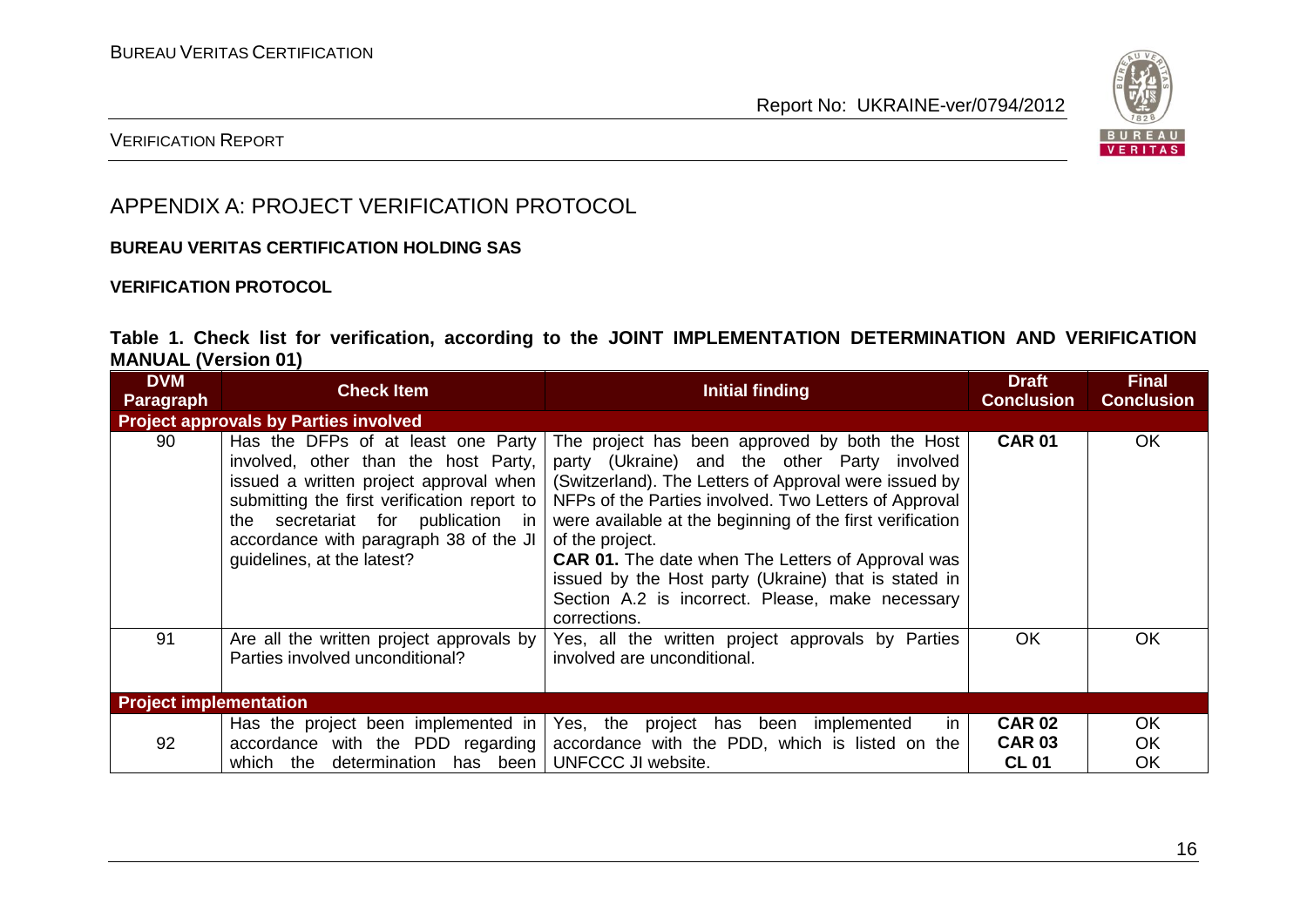

| <b>DVM</b><br><b>Paragraph</b> | <b>Check Item</b>                                                                                                                                                                                                                                                                                                                                                             | <b>Initial finding</b>                                                                                                                                                                                                                                                                                                                                                | <b>Draft</b><br><b>Conclusion</b> | <b>Final</b><br><b>Conclusion</b> |
|--------------------------------|-------------------------------------------------------------------------------------------------------------------------------------------------------------------------------------------------------------------------------------------------------------------------------------------------------------------------------------------------------------------------------|-----------------------------------------------------------------------------------------------------------------------------------------------------------------------------------------------------------------------------------------------------------------------------------------------------------------------------------------------------------------------|-----------------------------------|-----------------------------------|
|                                | deemed final and is so listed on the<br><b>UNFCCC JI website?</b>                                                                                                                                                                                                                                                                                                             | <b>CAR 02.</b> Please, state the sectoral scope in the MR.<br><b>CAR 03.</b> Please indicate in Section A.5 the full title of<br>approved CDM methodologies similar to the<br>proposed project.<br>CL 01. Please, provide a reference to approved CDM<br>methodologies similar to the proposed project.                                                               |                                   |                                   |
| 93                             | What is the status of operation of the<br>project during the monitoring period?                                                                                                                                                                                                                                                                                               | Starting date of the project is 28/01/2000 – date when<br>PJSC «Donbasenergo» started implementation of<br>project measures in introducing of modernization of<br>technological equipment and improvement of its<br>efficiency, reliability and safety rates.<br>The Project has been operational for the whole<br>monitoring period, which is 01/01/2008-31/12/2011. | <b>OK</b>                         | <b>OK</b>                         |
|                                | <b>Compliance with monitoring plan</b>                                                                                                                                                                                                                                                                                                                                        |                                                                                                                                                                                                                                                                                                                                                                       |                                   |                                   |
| 94                             | Did the monitoring occur in accordance<br>with the monitoring plan included in the<br>PDD regarding which the determination<br>has been deemed final and is so listed<br>on the UNFCCC JI website?                                                                                                                                                                            | CL 02. Please provide a clarification whether any<br>changes in deviations from the registered PDD took<br>place.                                                                                                                                                                                                                                                     | <b>CL 02</b>                      | <b>OK</b>                         |
| 95(a)                          | For calculating the emission reductions<br>or enhancements of net removals, were<br>key factors, e.g. those listed in 23 (b) (i)-<br>(vii) of the DVM, influencing the baseline<br>emissions or net removals and the<br>activity level of the project and the<br>emissions or removals as well as risks<br>associated with the project taken into<br>account, as appropriate? | Yes, all relevant key factors were taken into account,<br>as appropriate.                                                                                                                                                                                                                                                                                             | <b>OK</b>                         | <b>OK</b>                         |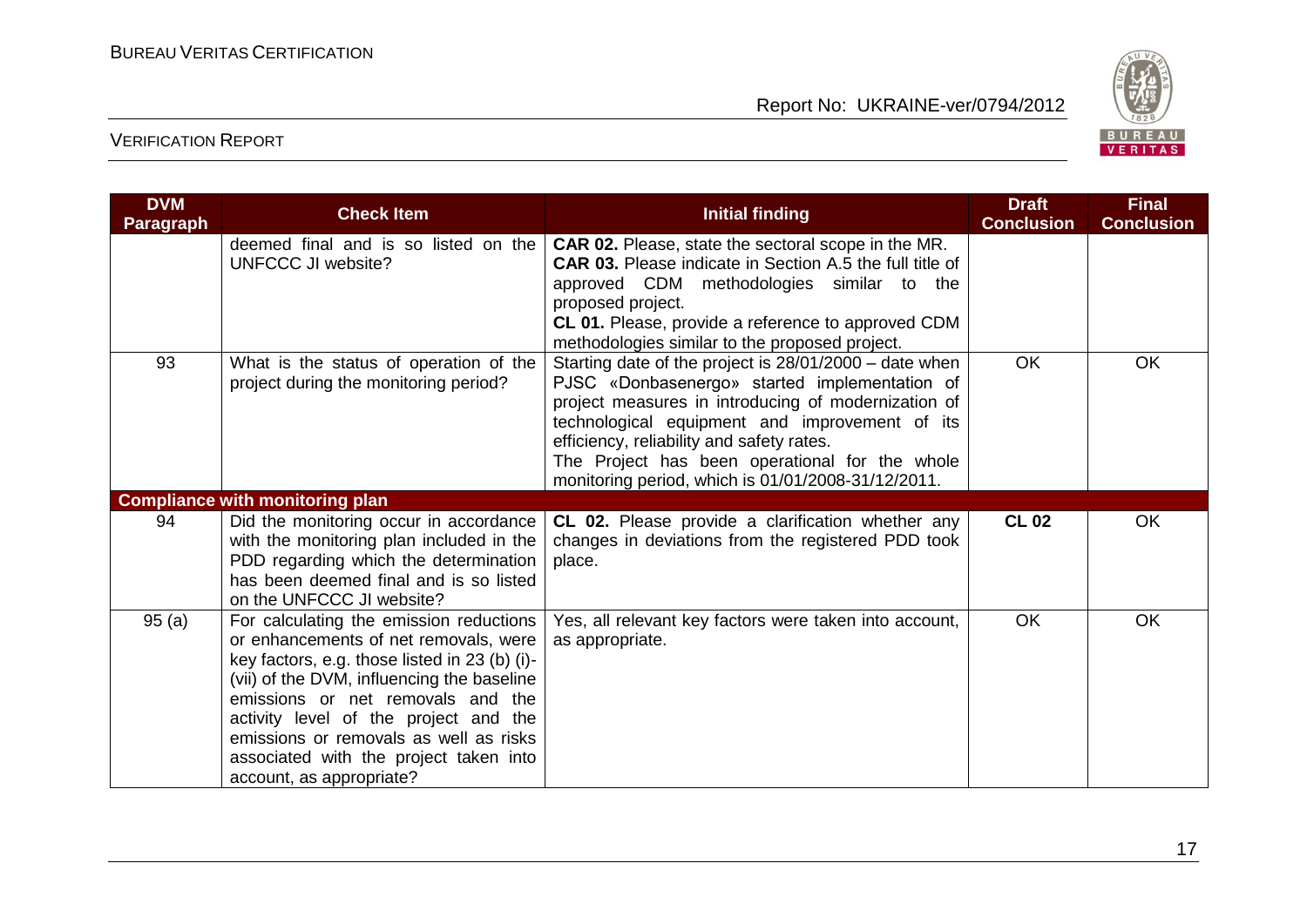

| <b>DVM</b><br><b>Paragraph</b> | <b>Check Item</b>                                                                                                                                                                                                                                                                             | Initial finding                                                                                                                                                                                                                                                                                                                                                                                                                       | <b>Draft</b><br><b>Conclusion</b> | <b>Final</b><br><b>Conclusion</b> |
|--------------------------------|-----------------------------------------------------------------------------------------------------------------------------------------------------------------------------------------------------------------------------------------------------------------------------------------------|---------------------------------------------------------------------------------------------------------------------------------------------------------------------------------------------------------------------------------------------------------------------------------------------------------------------------------------------------------------------------------------------------------------------------------------|-----------------------------------|-----------------------------------|
| 95(b)                          | Are data sources used for calculating<br>emission reductions or enhancements<br>net removals clearly<br>identified,<br>οf<br>reliable and transparent?                                                                                                                                        | used for calculating<br>emission<br>Data<br>sources<br>reductions or enhancements of net removals are<br>clearly identified, reliable and transparent.<br>CAR 04. In Section B.2. of the MR data source for<br>$OXID_{p, tpp, i}^y$ parameter is incorrect. Please, provide<br>the correct information.<br><b>CAR 05.</b> In Table 3 and 4 Section B.2.2. Provide<br>information on sources of data for the monitoring<br>parameters. | <b>CAR 04</b><br><b>CAR 05</b>    | <b>OK</b><br><b>OK</b>            |
| 95(c)                          | Are emission factors, including default<br>emission factors, if used for calculating<br>emission<br>reductions<br>the<br>or<br><b>of</b><br>enhancements<br>net<br>removals.<br>selected by carefully balancing accuracy<br>and reasonableness, and appropriately<br>justified of the choice? | Yes, emission factors, including default emission<br>factors, that are used for calculating the emission<br>reductions or enhancements of net removals, are<br>selected by carefully balancing accuracy and<br>reasonableness, and appropriately justified of the<br>choice.                                                                                                                                                          | <b>OK</b>                         | <b>OK</b>                         |
| 95(d)                          | Is the calculation of emission reductions<br>or enhancements of net removals based<br>on conservative assumptions and the<br>plausible scenarios<br>in<br>most<br>a -<br>transparent manner?                                                                                                  | Calculation of emission reductions is based on<br>conservative assumptions and the most plausible<br>scenarios in a transparent manner.                                                                                                                                                                                                                                                                                               | <b>OK</b>                         | <b>OK</b>                         |
|                                | Applicable to JI SSC projects only                                                                                                                                                                                                                                                            |                                                                                                                                                                                                                                                                                                                                                                                                                                       |                                   |                                   |
| 96                             | Is the relevant threshold to be classified<br>as JI SSC project not exceeded during<br>the monitoring period on an annual<br>average basis?<br>If the threshold is exceeded, is the                                                                                                           | Not applicable                                                                                                                                                                                                                                                                                                                                                                                                                        | <b>Not</b><br>applicable          | <b>Not</b><br>applicable          |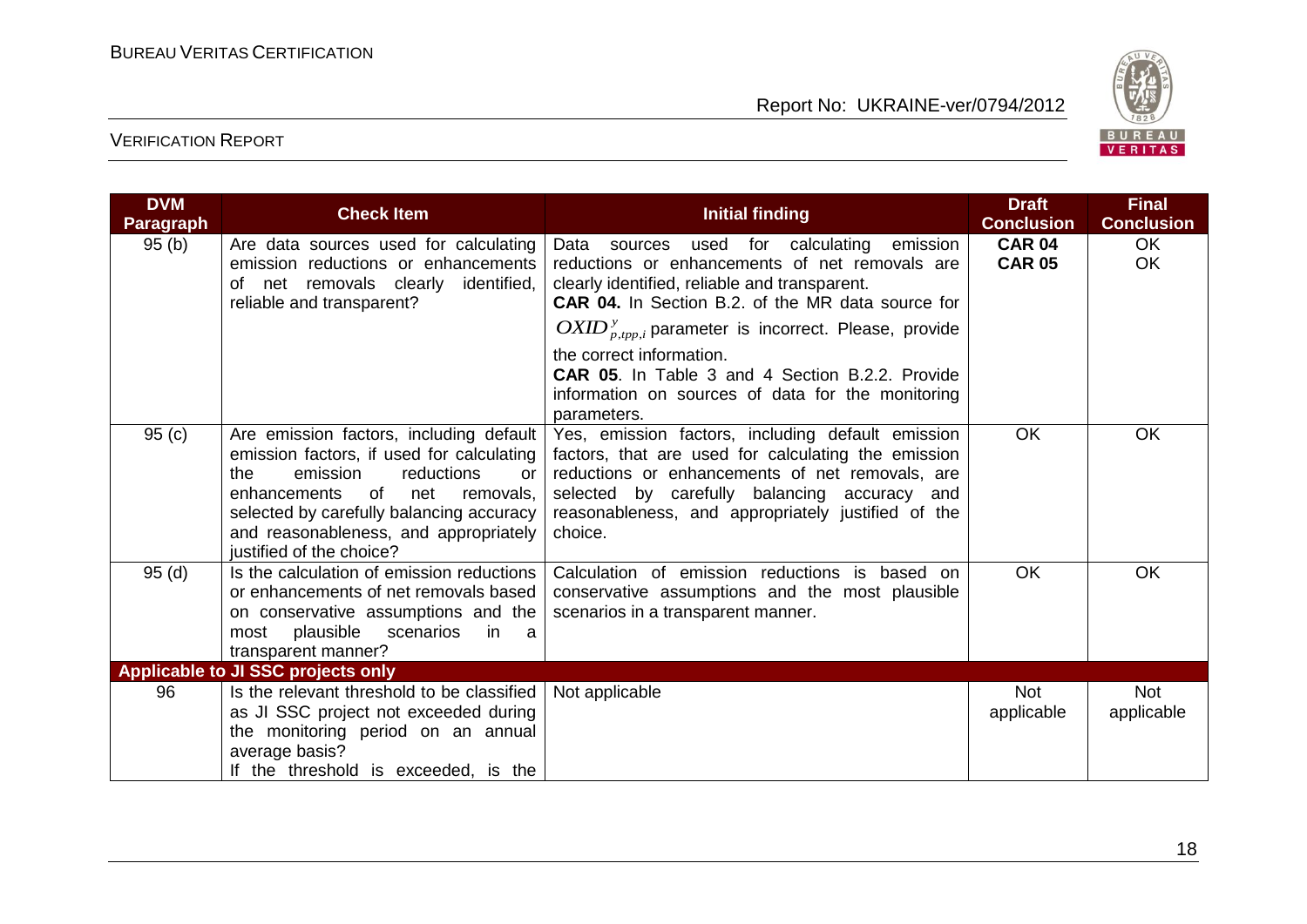

| <b>DVM</b><br><b>Paragraph</b> | <b>Check Item</b>                                                                                                                                                                                                                                                                                                                             | <b>Initial finding</b> | <b>Draft</b><br><b>Conclusion</b> | <b>Final</b><br><b>Conclusion</b> |
|--------------------------------|-----------------------------------------------------------------------------------------------------------------------------------------------------------------------------------------------------------------------------------------------------------------------------------------------------------------------------------------------|------------------------|-----------------------------------|-----------------------------------|
|                                | emission reduction<br>level<br>maximum<br>estimated in the PDD for the JI SSC<br>project or the bundle for the monitoring<br>period determined?                                                                                                                                                                                               |                        |                                   |                                   |
|                                | Applicable to bundled JI SSC projects only                                                                                                                                                                                                                                                                                                    |                        |                                   |                                   |
| 97(a)                          | Has the composition of the bundle not<br>changed from that is stated in F-JI-<br><b>SSCBUNDLE?</b>                                                                                                                                                                                                                                            | Not applicable         | <b>Not</b><br>applicable          | <b>Not</b><br>applicable          |
| 97(b)                          | If the determination was conducted on<br>the basis of an overall monitoring plan,<br>have the project participants submitted<br>a common monitoring report?                                                                                                                                                                                   | Not applicable         | <b>Not</b><br>applicable          | <b>Not</b><br>applicable          |
| 98                             | If the monitoring is based on a<br>monitoring plan that provides for<br>overlapping monitoring periods, are the<br>monitoring periods per component of<br>the project clearly specified in the<br>monitoring report?<br>Do the monitoring periods not overlap<br>with those for which verifications were<br>already deemed final in the past? | Not applicable         | <b>Not</b><br>applicable          | <b>Not</b><br>applicable          |
|                                | <b>Revision of monitoring plan</b>                                                                                                                                                                                                                                                                                                            |                        |                                   |                                   |
|                                | Applicable only if monitoring plan is revised by project participant                                                                                                                                                                                                                                                                          |                        |                                   |                                   |
| 99(a)                          | Did the project participants provide an $\vert$<br>appropriate justification for the proposed<br>revision?                                                                                                                                                                                                                                    | Not applicable.        | <b>Not</b><br>applicable          | Not<br>applicable                 |
| 99(b)                          | Does the proposed revision improve the                                                                                                                                                                                                                                                                                                        | Not applicable         | <b>Not</b>                        | <b>Not</b>                        |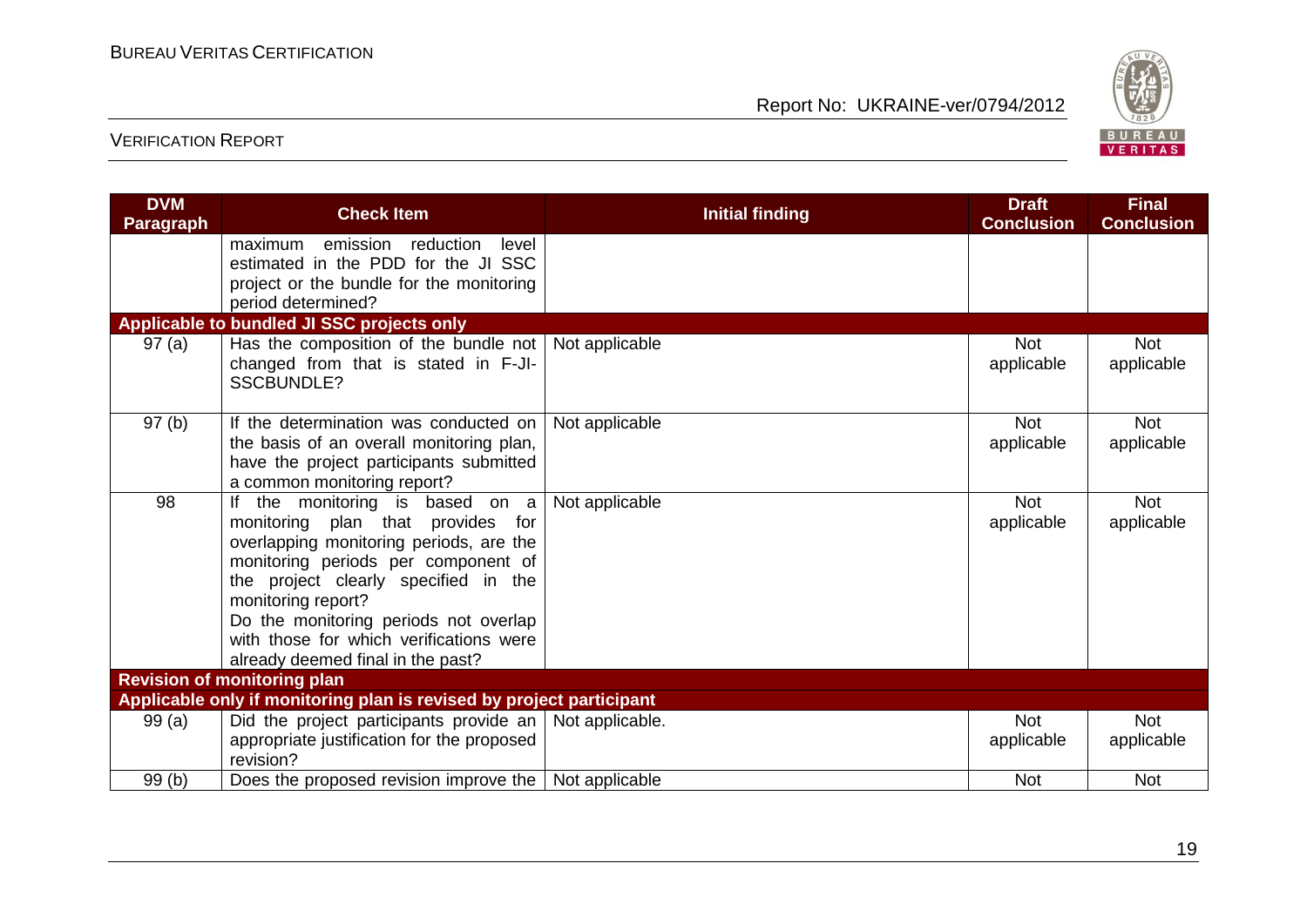

| <b>DVM</b><br><b>Paragraph</b> | <b>Check Item</b>                                                                                                                                                                                                                                           | <b>Initial finding</b>                                                                                                                                                                                                                                                                                                                                                           | <b>Draft</b><br><b>Conclusion</b> | <b>Final</b><br><b>Conclusion</b> |
|--------------------------------|-------------------------------------------------------------------------------------------------------------------------------------------------------------------------------------------------------------------------------------------------------------|----------------------------------------------------------------------------------------------------------------------------------------------------------------------------------------------------------------------------------------------------------------------------------------------------------------------------------------------------------------------------------|-----------------------------------|-----------------------------------|
|                                | and/or<br>applicability<br>of<br>accuracy<br>information collected compared to the<br>original<br>monitoring<br>plan<br>without<br>changing conformity with the relevant<br>rules<br>regulations<br>for<br>and<br>the<br>establishment of monitoring plans? |                                                                                                                                                                                                                                                                                                                                                                                  | applicable                        | applicable                        |
| Data management                |                                                                                                                                                                                                                                                             |                                                                                                                                                                                                                                                                                                                                                                                  |                                   |                                   |
| 101 $(a)$                      | Is the implementation of data collection<br>procedures in accordance with the<br>monitoring plan, including the quality<br>control<br>and<br>quality<br>assurance<br>procedures?                                                                            | The implementation of data collection procedures,<br>including the quality control and quality assurance<br>procedures, is in accordance with the monitoring<br>plan.<br><b>CAR 06.</b> Please, provide information on storage of<br>monitoring data of the project.<br><b>CAR 07.</b> The incorrect information about another<br>project is provided in Section C.3. of the MR. | <b>CAR 06</b><br><b>CAR 07</b>    | OK.<br>OK                         |
| 101(b)                         | function of<br>monitoring<br>the<br>the<br>ls.<br>equipment, including<br>calibration<br>its<br>status, is in order?                                                                                                                                        | Yes, the function of the monitoring equipment,<br>including its calibration status is in order.                                                                                                                                                                                                                                                                                  | OK                                | OK                                |
| 101 (c)                        | Are the evidence and records used for<br>the monitoring maintained in a traceable<br>manner?                                                                                                                                                                | The evidences and records used for the monitoring<br>maintained are in a traceable manner.                                                                                                                                                                                                                                                                                       | OK                                | OK                                |
| $101$ (d)                      | Is the data collection and management<br>system for the project in accordance<br>with the monitoring plan?                                                                                                                                                  | The data collection and management system for the<br>project is in accordance with the monitoring plan. The<br>verification team confirms the effectiveness of the<br>existing management and operating systems and<br>considers them suitable for reliable monitoring of the<br>project.<br>CL 03. Please, check the numbering of Tables in the                                 | OK                                | OK                                |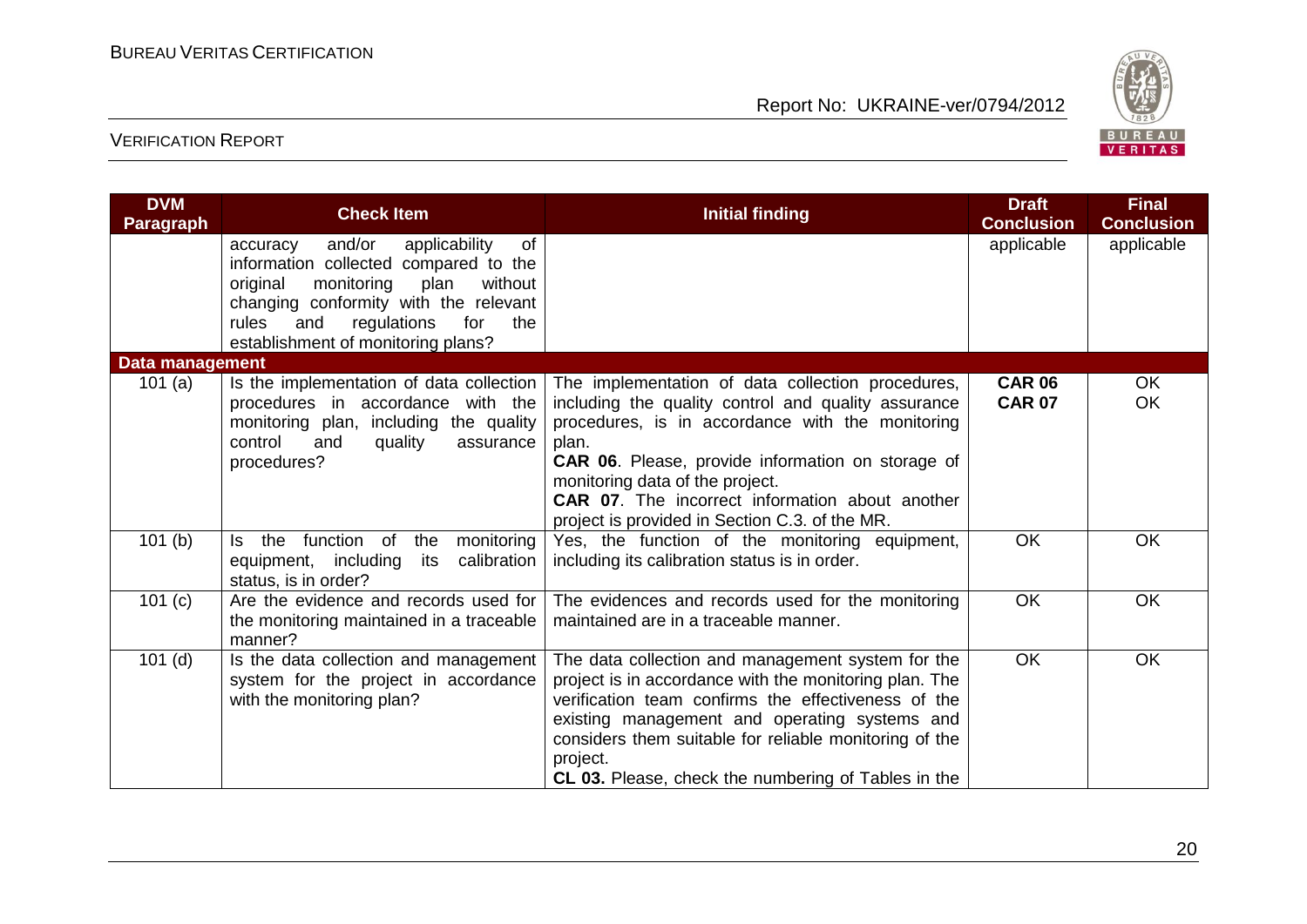

| <b>DVM</b>                                                                         | <b>Check Item</b>                                            | <b>Initial finding</b> | <b>Draft</b>      | <b>Final</b>      |  |  |
|------------------------------------------------------------------------------------|--------------------------------------------------------------|------------------------|-------------------|-------------------|--|--|
| <b>Paragraph</b>                                                                   |                                                              |                        | <b>Conclusion</b> | <b>Conclusion</b> |  |  |
|                                                                                    |                                                              | MR.                    |                   |                   |  |  |
| Verification regarding programs of activities (additional elements for assessment) |                                                              |                        |                   |                   |  |  |
| 102                                                                                | Is any JPA that has not been added to $\vert$ Not applicable |                        | <b>Not</b>        | <b>Not</b>        |  |  |
|                                                                                    | the JI PoA not verified?                                     |                        | applicable        | applicable        |  |  |
| 103                                                                                | verification<br>based on<br>the<br>the<br>ls.                | Not applicable         | <b>Not</b>        | <b>Not</b>        |  |  |
|                                                                                    | monitoring reports of all JPAs to be                         |                        | applicable        | applicable        |  |  |
|                                                                                    | verified?                                                    |                        |                   |                   |  |  |
| 103                                                                                | verification<br>Does the<br>the<br>ensure                    | Not applicable         | <b>Not</b>        | <b>Not</b>        |  |  |
|                                                                                    | accuracy and conservativeness of the                         |                        | applicable        | applicable        |  |  |
|                                                                                    | emission reductions or enhancements                          |                        |                   |                   |  |  |
|                                                                                    | of removals generated by each JPA?                           |                        |                   |                   |  |  |
| 104                                                                                | Does the monitoring period not overlap                       | Not applicable         | <b>Not</b>        | <b>Not</b>        |  |  |
|                                                                                    | with previous monitoring periods?                            |                        | applicable        | applicable        |  |  |
| 105                                                                                | If the AIE learns of an erroneously                          | Not applicable         | <b>Not</b>        | <b>Not</b>        |  |  |
|                                                                                    | included JPA, has the AIE informed the                       |                        | applicable        | applicable        |  |  |
|                                                                                    | JISC of its findings in writing?                             |                        |                   |                   |  |  |
|                                                                                    |                                                              |                        |                   |                   |  |  |
|                                                                                    | Applicable to sample-based approach only                     |                        |                   |                   |  |  |
| 106                                                                                | Does the sampling plan prepared by the                       | Not applicable         | <b>Not</b>        | <b>Not</b>        |  |  |
|                                                                                    | $AIE$ :                                                      |                        | applicable        | applicable        |  |  |
|                                                                                    | (a) Describe its sample selection, taking                    |                        |                   |                   |  |  |
|                                                                                    | into                                                         |                        |                   |                   |  |  |
|                                                                                    | account that:                                                |                        |                   |                   |  |  |
|                                                                                    | (i) For each verification that uses a                        |                        |                   |                   |  |  |
|                                                                                    | sample-based approach, the sample                            |                        |                   |                   |  |  |
|                                                                                    | selection<br>shall<br>be<br>sufficiently                     |                        |                   |                   |  |  |
|                                                                                    | representative of the JPAs in the JI                         |                        |                   |                   |  |  |
|                                                                                    | PoA such extrapolation to all JPAs                           |                        |                   |                   |  |  |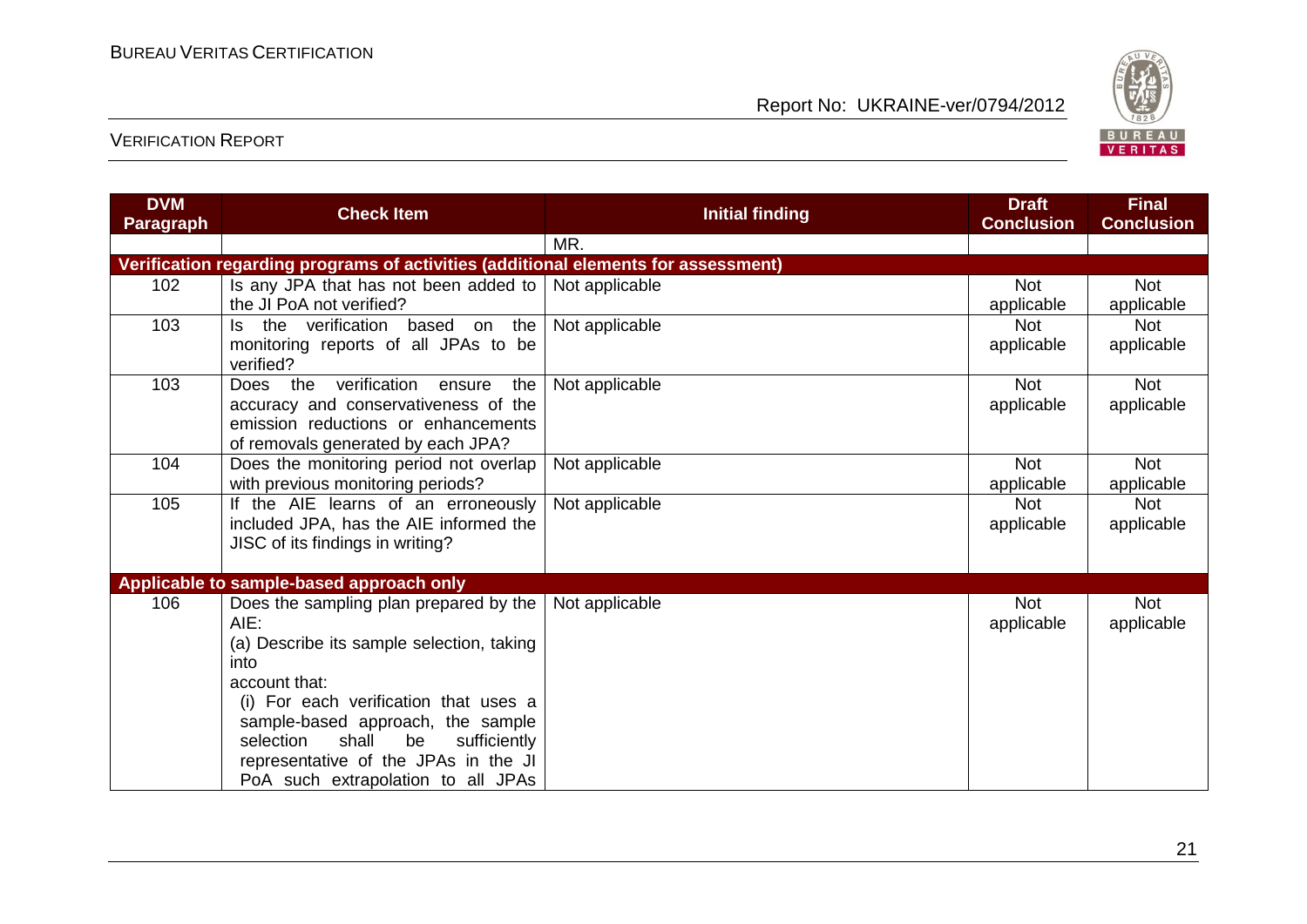

| <b>DVM</b><br><b>Paragraph</b> | <b>Check Item</b>                                                                       | <b>Initial finding</b> | <b>Draft</b><br><b>Conclusion</b> | <b>Final</b><br><b>Conclusion</b> |
|--------------------------------|-----------------------------------------------------------------------------------------|------------------------|-----------------------------------|-----------------------------------|
|                                | identified<br>for that<br>verification<br>is i<br>reasonable, taking<br>into<br>account |                        |                                   |                                   |
|                                | differences among the characteristics                                                   |                        |                                   |                                   |
|                                | of JPAs, such as:                                                                       |                        |                                   |                                   |
|                                | - The types of JPAs;                                                                    |                        |                                   |                                   |
|                                | - The complexity of the applicable                                                      |                        |                                   |                                   |
|                                | technologies and/or measures used;                                                      |                        |                                   |                                   |
|                                | - The geographical location of each<br>JPA;                                             |                        |                                   |                                   |
|                                | - The amounts of expected emission                                                      |                        |                                   |                                   |
|                                | reductions of the JPAs being verified;                                                  |                        |                                   |                                   |
|                                | - The number of JPAs for which                                                          |                        |                                   |                                   |
|                                | emission<br>reductions are<br>being                                                     |                        |                                   |                                   |
|                                | verified:                                                                               |                        |                                   |                                   |
|                                | - The length of monitoring periods of                                                   |                        |                                   |                                   |
|                                | the JPAs being verified; and                                                            |                        |                                   |                                   |
|                                | - The samples selected for prior                                                        |                        |                                   |                                   |
| 107                            | verifications, if any?                                                                  | Not applicable         | <b>Not</b>                        | <b>Not</b>                        |
|                                | the sampling plan ready for<br>ls.<br>publication through the secretariat along         |                        | applicable                        | applicable                        |
|                                | verification report<br>with the<br>and                                                  |                        |                                   |                                   |
|                                | supporting documentation?                                                               |                        |                                   |                                   |
| 108                            | Has the AIE made site inspections of at $ $                                             | Not applicable         | <b>Not</b>                        | <b>Not</b>                        |
|                                | least the square root of the number of                                                  |                        | applicable                        | applicable                        |
|                                | total JPAs, rounded to the upper whole                                                  |                        |                                   |                                   |
|                                | number? If the AIE makes no site                                                        |                        |                                   |                                   |
|                                | inspections or fewer site inspections                                                   |                        |                                   |                                   |
|                                | than the square root of the number of                                                   |                        |                                   |                                   |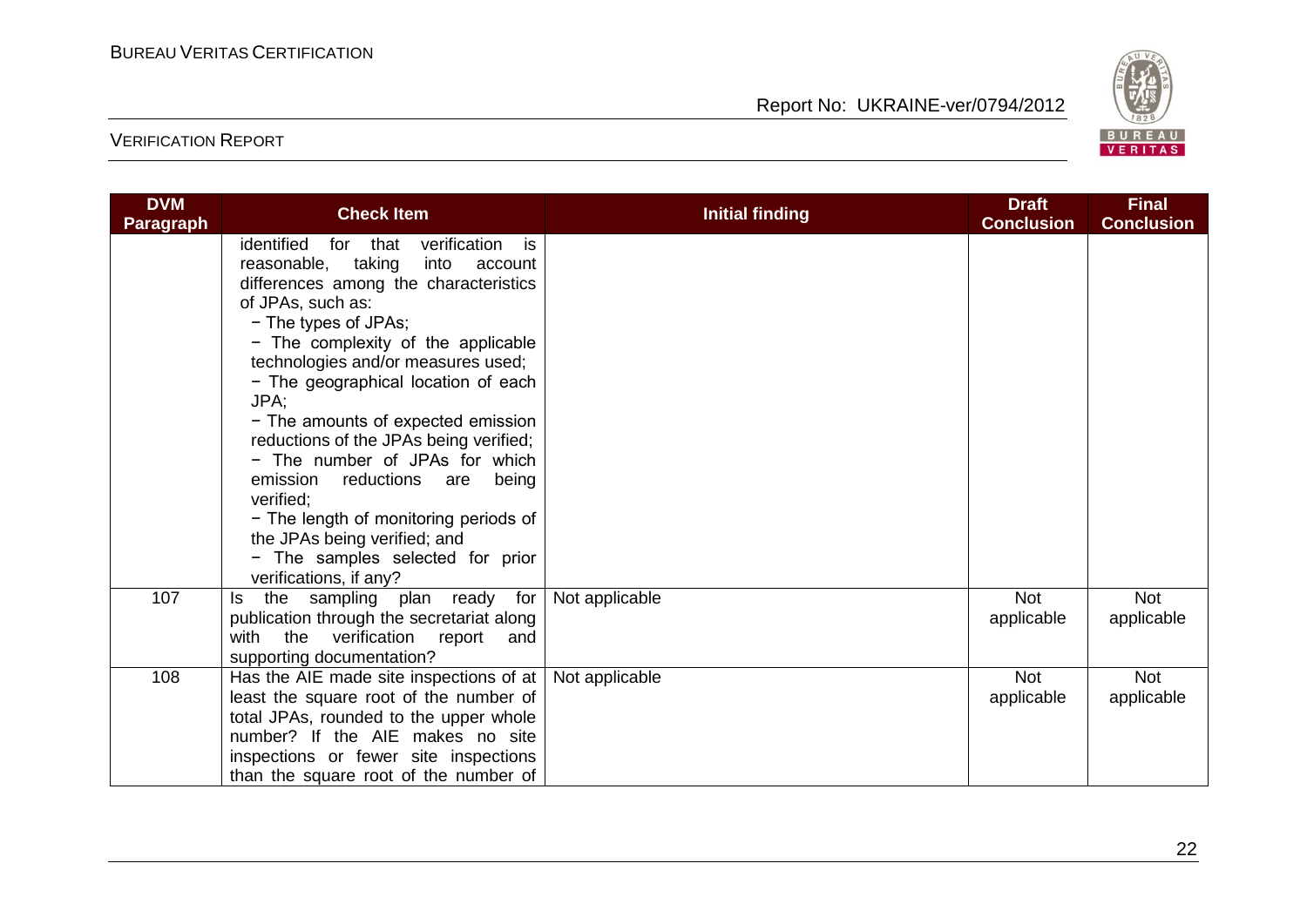

| <b>DVM</b><br>Paragraph | <b>Check Item</b>                                                                                                                                                                                                      | Initial finding | <b>Draft</b><br><b>Conclusion</b> | <b>Final</b><br><b>Conclusion</b> |
|-------------------------|------------------------------------------------------------------------------------------------------------------------------------------------------------------------------------------------------------------------|-----------------|-----------------------------------|-----------------------------------|
|                         | total JPAs, rounded to the upper whole<br>number, then does the AIE provide a<br>explanation<br>reasonable<br>and<br>justification?                                                                                    |                 |                                   |                                   |
| 109                     | Is the sampling plan available for<br>submission to the secretariat for the<br>JISC's ex ante assessment? (Optional)                                                                                                   | Not applicable  | Not<br>applicable                 | <b>Not</b><br>applicable          |
| 110                     | If the AIE learns of a fraudulently<br>included JPA, a fraudulently monitored<br>JPA or an inflated number of emission<br>reductions claimed in a JI PoA, has the<br>AIE informed the JISC of the fraud in<br>writing? | Not applicable  | Not<br>applicable                 | Not<br>applicable                 |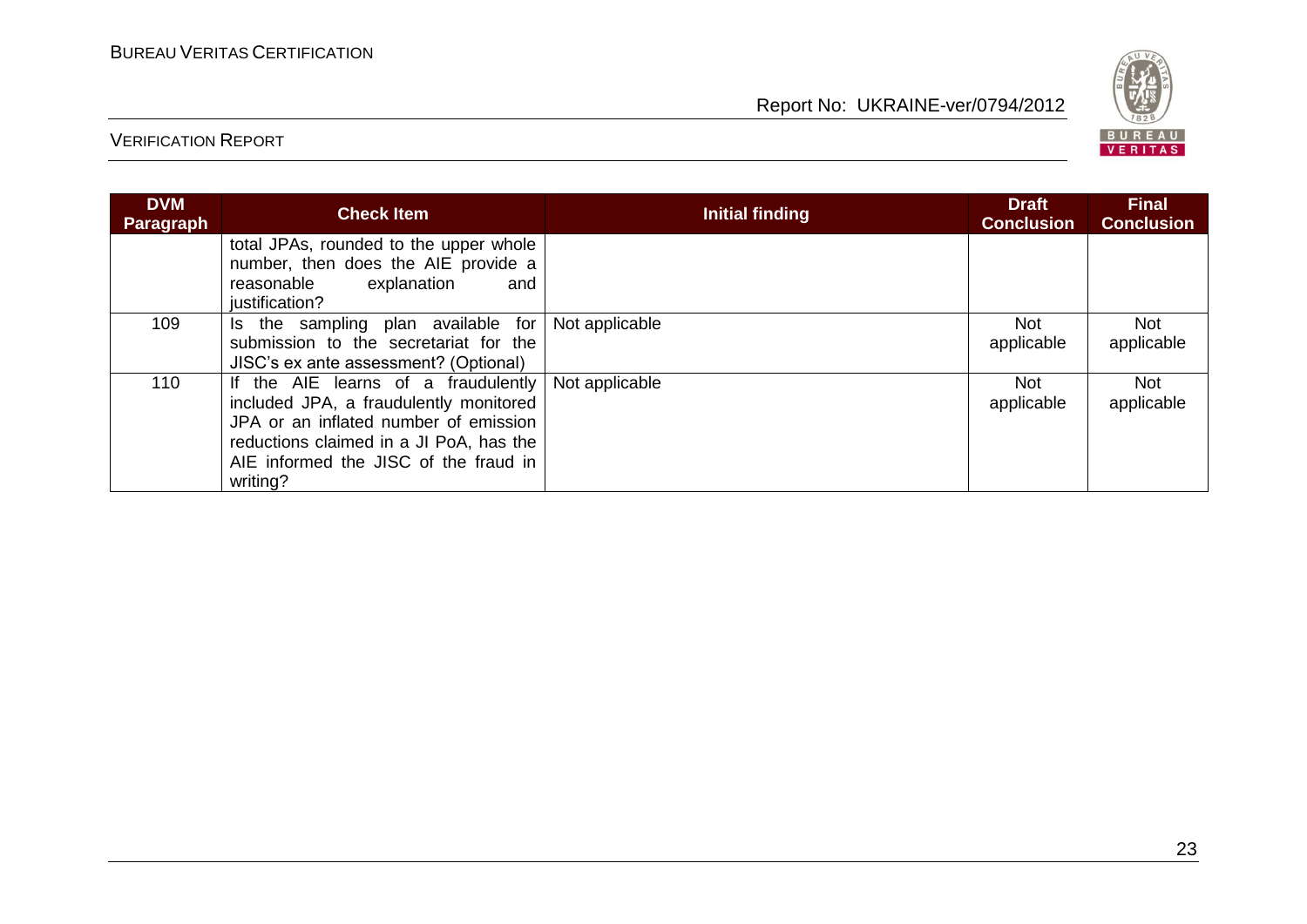

#### VERIFICATION REPORT

#### **TABLE 2. RESOLUTION OF CORRECTIVE ACTION AND CLARIFICATION REQUESTS**

| Draft report clarifications and corrective<br>action requests by verification team                                                                                               | Ref. to<br><b>checklist</b><br>question in<br>table 1 | <b>Summary of project participant</b><br>response                                                                                                                                       | <b>Verification team conclusion</b>                                             |
|----------------------------------------------------------------------------------------------------------------------------------------------------------------------------------|-------------------------------------------------------|-----------------------------------------------------------------------------------------------------------------------------------------------------------------------------------------|---------------------------------------------------------------------------------|
| CAR 01. The date when The Letters of<br>was issued by the Host party<br>Approval<br>(Ukraine) that is stated in Section A.2 is<br>incorrect. Please, make necessary corrections. | 90                                                    | The project obtained written approval<br>from Ukraine (the Host country) on<br>13/11/2012 (Letter of Approval Nº<br>3409/23/7, issued by the State<br>Environmental Investment Agency). | CAR 01 is closed as necessary<br>corrections were made in the MR<br>version 02. |
| <b>CAR 02.</b> Please, state the sectoral scope in<br>the MR.                                                                                                                    | 92                                                    | Sectoral scope 2 - Energy industry<br>(renewable / nonrenewable<br>energy<br>resources).                                                                                                | CAR 02 is closed as necessary<br>corrections were made in the MR<br>version 02. |
| <b>CAR 03.</b> Please indicate in Section A.5 the full<br>title of approved CDM methodologies similar to<br>the proposed project.                                                | 92                                                    | Necessary corrections were made.                                                                                                                                                        | CAR 03 is closed as necessary<br>corrections were made.                         |
| <b>CAR 04.</b> In Section B.2. of the MR data source<br>for $OXID_{p, tpp, i}^y$ parameter is incorrect. Please,<br>provide the correct information.                             | 95(b)                                                 | "National<br>inventory<br>report<br>of I<br>anthropogenic greenhouse gas emissions<br>by sources and removals by sinks in<br>Ukraine in 1990-2010"                                      | CAR 04 is closed as necessary<br>corrections were made.                         |
| CAR 05. In Table 3 and 4 Section B.2.2.<br>Provide information on sources of data for the<br>monitoring parameters.                                                              | 95(b)                                                 | Necessary information was provided.                                                                                                                                                     | CAR 05 is closed as necessary<br>corrections were made.                         |
| CAR 06. Please, provide information on<br>storage of monitoring data of the project.                                                                                             | 101 $(a)$                                             | The primary monitoring data necessary<br>for calculating GHG emission reductions                                                                                                        | CAR 06 is closed as necessary<br>corrections were made.                         |